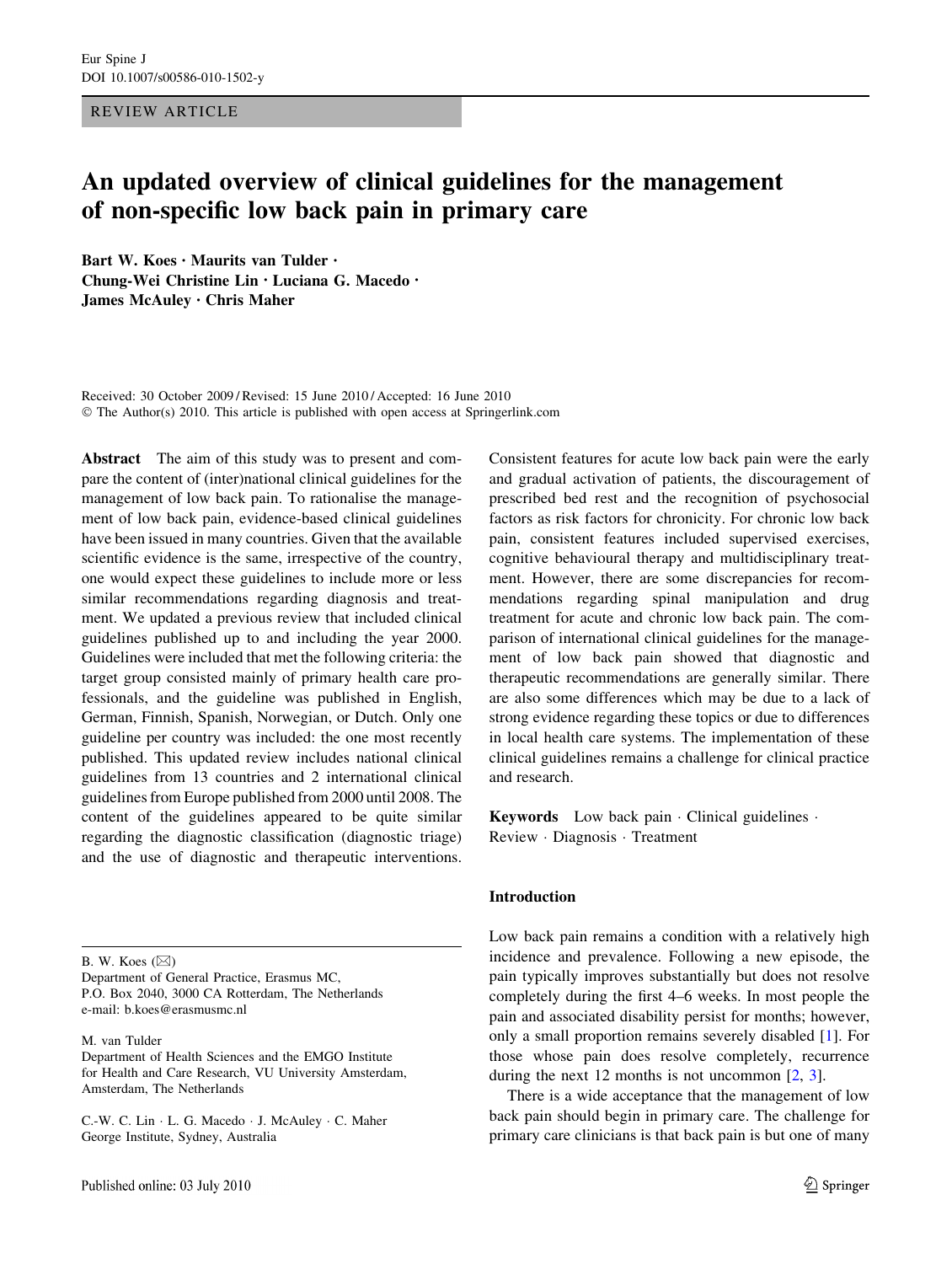conditions that they manage. For example while back pain, in absolute numbers, is the eighth most common condition managed by Australian GPs, it only accounts for 1.8% of their case load [[4\]](#page-18-0). To assist primary care practitioners to provide care that is aligned with the best evidence, clinical practice guidelines have been produced in many countries around the world.

The first low back pain guideline was published in 1987 by the Quebec Task Force with authors pointing to the absence of high-quality evidence to guide decision making [[5\]](#page-18-0). Since that time there has been a strong growth in research addressing diagnosis and prognosis but especially research on therapy. As an example of this growth, at the time of the Spitzer guideline [[5\]](#page-18-0) there were only 108 randomised controlled trials evaluating physiotherapy treatments for low back pain but as at April 2009 there were  $958<sup>1</sup>$ . The Cochrane database (Central) currently lists more than 2500 controlled trials evaluating treatment for back and neck pain. The evidence from these trials for most interventions is summarised in systematic reviews and meta-analysis. The Cochrane Back Review Group, for example, has now published 32 systematic reviews of randomised controlled trials evaluating interventions for low back pain. In the near future, systematic reviews of studies evaluating diagnostic intervention for low back pain will also be included in the Cochrane Library.

This dramatic growth in research would be a comfort to those who were members of the original Quebec Task Force but perhaps a challenge to those who served on committees for later guidelines. With a large and ever increasing research base to inform guidelines two potential problems arise. The first and most obvious is that the recommendations in the guidelines may become out of date. The second is that with a wealth of information to consider, the various committees producing guidelines may produce quite different treatment recommendations. At the same time one can argue that if more precise and valid information becomes available recommendations will become more similar. A previous systematic review of clinical practice guidelines was conducted in 2001 [\[6](#page-18-0)]. In that review we assessed the available clinical guidelines from 11 countries and concluded that the guidelines provided generally similar recommendations regarding the diagnostic classification (diagnostic triage) and the use of diagnostic and therapeutic interventions. Consistent features were the early and gradual activation of patients, the discouragement of prescribed bed rest, and the recognition of psychosocial factors as risk factors for chronicity. However, there were discrepancies for recommendations regarding exercise therapy, spinal manipulation, muscle relaxants, and patient information.

Bouwmeester et al. [[7\]](#page-18-0) concluded recently that the quality of mono- and multidisciplinary clinical guidelines for the management of low back pain, as measured with the AGREE instrument has improved over time. The present article focuses on the actual content of national clinical guidelines on low back pain which have been issued since 2001. These guidelines are compared regarding the content of their recommendations, the target group, the guideline committee and its procedures, and the extent to which the recommendations were based on the available literature (the scientific evidence). We also highlight any changes in recommendations that have occurred over time in comparison with our previous review [\[6](#page-18-0)].

## Methods

Clinical guidelines were searched using electronic databases covering the period 2000–2008: Medline (key words: low back pain, clinical guidelines), PEDro (key words: low back pain, practice guidelines, combined with AND), National Guideline Clearinghouse ([www.guideline.gov;](http://www.guideline.gov) key word: low back pain), and National Institute for Health and Clinical Excellence (NICE) [\(www.nice.org.uk;](http://www.nice.org.uk) key word: low back pain). Guidelines used in the previous review were checked for updates. We also checked the content and reference list of relevant reviews on guidelines, included a search on the Web of Science citation index for articles citing the previous review and asked experts in the field. To be included in this review, the guidelines had to meet the following criteria: (1) the guideline concerned the diagnosis and clinical management of low back pain, (2) the guideline was targeted at a multidisciplinary audience in the primary care setting, and (3) the guideline was available in English, German, Finnish, Spanish, Norwegian or Dutch because documents in these languages could be read by the reviewers. Only one guideline was included per country unless there were separate guidelines for acute and chronic low back pain. Where more than one eligible guideline was available for a country, we included the most recent guideline issued by a national body. Guidelines from the following countries/regions and agencies (year of publication) were included:

Australia, National Health and Medical Research Council (2003) [\[8](#page-18-0)];

Austria, Center for Excellence for Orthopaedic Pain Management Speising (2007) [[9\]](#page-18-0);

Canada, Clinic on Low back Pain in Interdisciplinary Practice (2007) [\[10](#page-18-0)];

Europe, COST B13 Working Group on Guidelines for the Management of Acute Low Back Pain in Primary Care

<sup>&</sup>lt;sup>1</sup> Based upon search of PEDro database April 29, 2009.  $(2004)$  [\[11](#page-18-0)];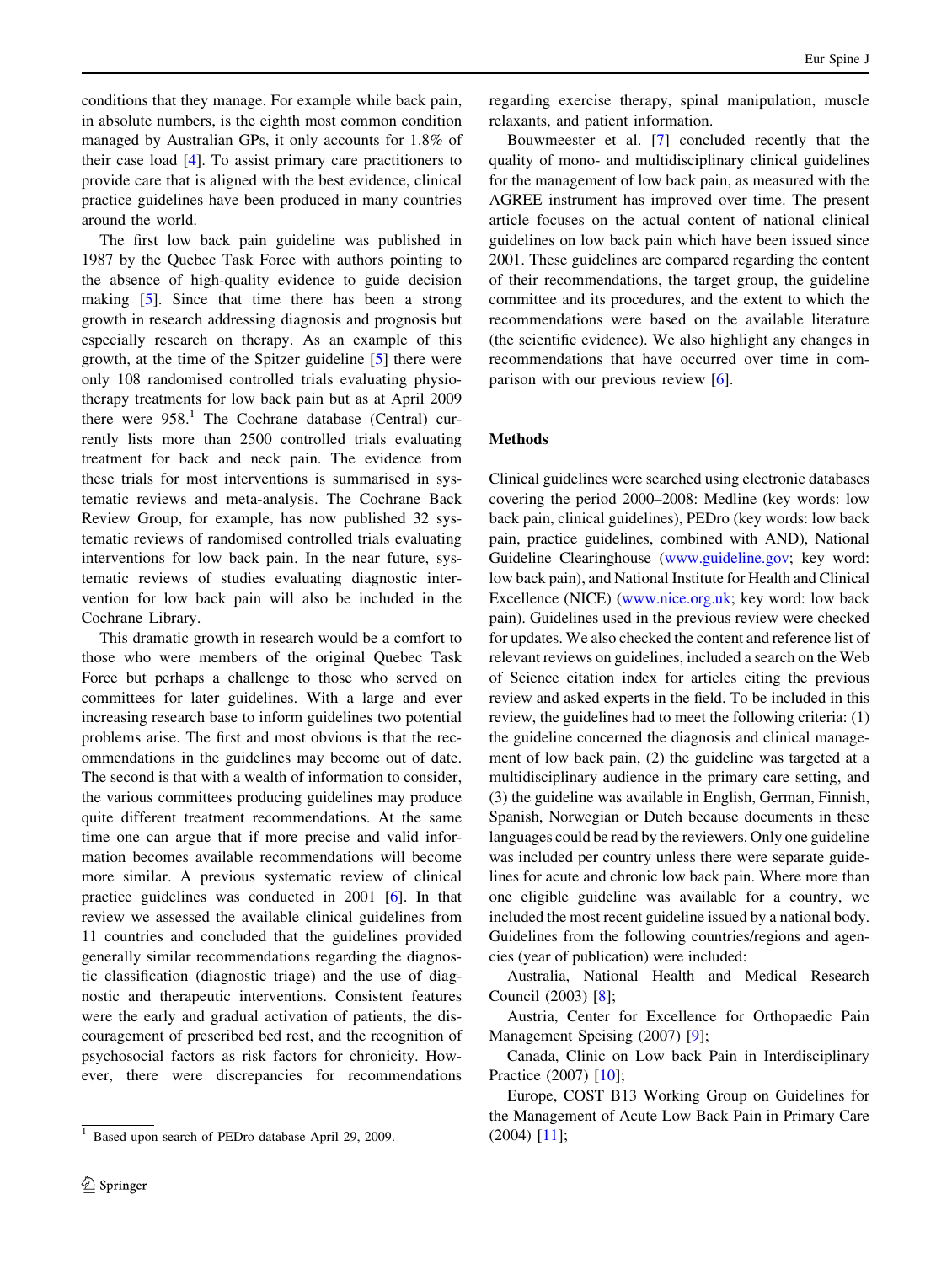Europe, COST B13 Working Group on Guidelines for the Management of Chronic Low Back Pain in Primary Care (2004) [[12\]](#page-18-0);

Finland, Working group by the Finnish Medical Society Duodecim and the Societas Medicinae Physicalis et Rehabilitationis Fenniae. Duodecim (2008) [[13\]](#page-18-0);

France, Agence Nationale d'Accreditation et d'Evaluation en Sante (2000) [[14\]](#page-18-0);

Germany, Drug Committee of the German Medical Society (2007) [[15\]](#page-18-0);

Italy, Italian Scientific Spine Institute (2006) [\[16](#page-18-0)];

New Zealand, New Zealand Guidelines Group (2004) [\[17](#page-18-0)];

Norway, Formi & Sosial- og helsedirectorated (2007) [\[18](#page-18-0)];

Spain, the Spanish Back Pain Research Network (2005) [\[19](#page-18-0)];

The Netherlands, The Dutch Institute for Healthcare Improvement (CBO) (2003) [\[20](#page-18-0)];

United Kingdom, National Health Service (2008) [[21](#page-18-0)]; and

United States, American College of Physicians and the American Pain Society (2007) [[22\]](#page-18-0).

Data regarding the diagnostic and therapeutic recommendations as well as background information of the guideline process were extracted from the guidelines by four of the authors, each assessing 3–4 guidelines. The Finnish and Norwegian guidelines were assessed by colleagues with relevant language skills from The Netherlands and Finland. The focus was on the process of guideline development and the recommendations for diagnosis and treatment. We used the same data categories as in the previous review to facilitate comparisons (see Tables [1](#page-3-0), [2,](#page-7-0) [3](#page-13-0)).

# Results

# Patient population

Each of the guidelines considered the duration of symptoms but they vary in their scope and definitions. For example, the guidelines from Australia and New Zealand focus on acute low back pain whereas the guidelines from Austria and Germany consider acute, subacute, chronic and recurrent low back pain. The cut-off for chronic is not always specified but when it was, 12 weeks was used. Sometimes the word persistent rather than chronic was used. Two guidelines (Austrian and German) provide recommendations for recurrent low back pain but do not explicitly define 'recurrent'.

Diagnostic recommendations

Table [1](#page-3-0) compares the diagnostic classification and the recommendations on diagnostic procedures in the various guidelines. All guidelines recommend a diagnostic triage where patients are classified as having (2) non-specific low back pain, (2) suspected or confirmed serious pathology ('red flag' conditions such as tumour, infection or fracture) and (3) radicular syndrome. Some guidelines, e.g. the Australian and New Zealand guidelines, do not distinguish between non-specific low back pain and radicular syndrome. The German guideline also classifies a group of patients who are at risk for chronicity, based on 'yellow flags'.

All guidelines are consistent in their recommendations that diagnostic procedures should focus on the identification of red flags and the exclusion of specific diseases (sometimes including radicular syndrome). Red flags include, for example, age at onset  $(<20$  or  $>55$  years), significant trauma, unexplained weight loss and widespread neurologic changes. The types of physical examination and physical tests that are recommended show some variation. Some, such as the European guideline, limit the examination to a neurological screen whereas others advocate a more comprehensive musculoskeletal (including inspection, range of motion/spinal mobility, palpation, and functional limitation) and neurological examination. The components of the neurologic screening are not always explicit but where they are, comprise testing of strength, reflexes, sensation and straight leg raising.

None of the guidelines recommend routine use of imaging, with imaging recommended at the initial visit only for cases of suspected serious pathology (e.g. Australian, European) or where the proposed treatment (e.g. manipulation) requires the exclusion of a specific cause of low back pain (French). Imaging is sometimes recommended where sufficient progress is not being made but the time cut-off varies from 4 to 7 weeks. Guidelines often recommend MRI in cases with red flags (e.g. European, Finland, Germany).

All guidelines mention psychosocial factors associated with poor prognosis with some describing them as 'yellow flags'. There is, however, considerable variation in the amount of details given about how to assess 'yellow flags' or the optimal timing of the assessment. The Canadian and the New Zealand guidelines provide specific tools for identifying yellow flags and clear guidelines for what should be done once yellow flags are identified.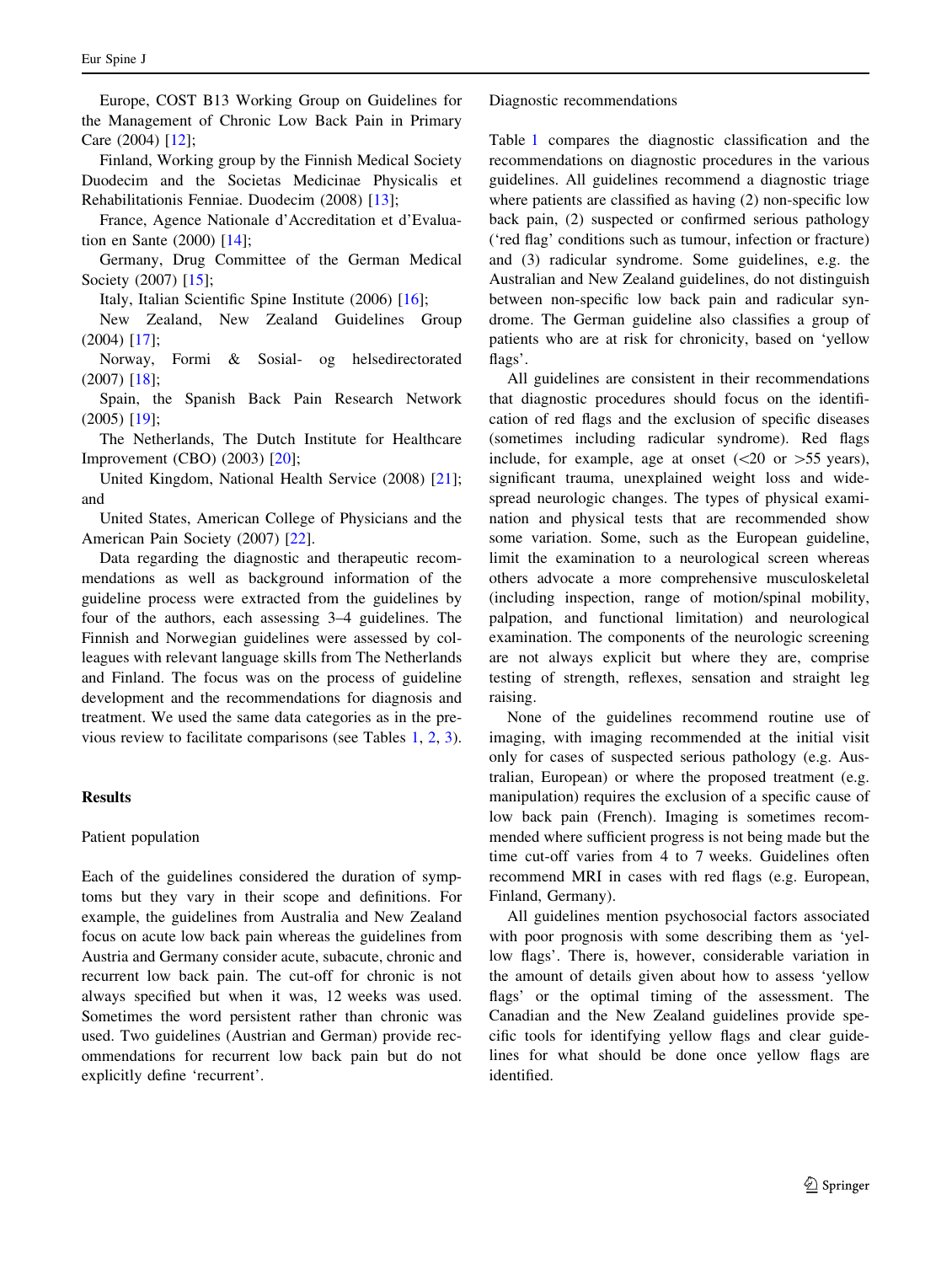<span id="page-3-0"></span>We recommend the assessment of and review them in detail if there chronic should be assessed early in patients with chronic low back Check List Back Pain Prediction Check List Back Pain Prediction and review them in detail if there 'We recommend the assessment of prognostic factors (yellow flags) in patients with chronic low back chronic should be assessed early recommended treatment) and in prognostic factors (yellow flags) recommended treatment) and in Yellow flags associated with the Evaluate psychosocial factors in 4 weeks of disability or at first 4 weeks of disability or at first Yellow flags associated with the Evaluate psychosocial factors in improvement over time (with Assess for psychosocial factors improvement over time (with Assess for psychosocial factors history of long-lasting backdisability and probability to return to usual activity after consultation if patient has a history of long-lasting backrelated disability (Symptom patients with recurrent LBP return to usual activity after patients with recurrent LBP disability and probability to consultation if patient has a related disability (Symptom progression from acute to patients who do not show progression from acute to patients who do not show Assess patients' perceived Assess patients' perceived to facilitate intervention to facilitate intervention is no improvement is no improvement Psychosocial factors Country Patient population Diagnostic classification Physical examination Imaging Psychosocial factors Model) pain' (including X-rays, CT and (including X-rays, CT and simple low back pain but simple low back pain but indicated for non-specific indicated for non-specific indicated in search for a X-ray in case of suspected X-ray in case of suspected indicated in search for a pathology. MRI and CT pathology. MRI and CT No radiographic imaging After 4-6 weeks may be MRI) are not routinely Not recommended unless Not recommended unless Diagnostic imaging tests No radiographic imaging MRI in case of red flags 4 weeks of an episode After 4–6 weeks may be recommended for pain scans recommended if Diagnostic imaging tests recommended for pain scans recommended if MRI) are not routinely MRI in case of red flags serious conditions are 4 weeks of an episode surgery is in question serious conditions are surgery is in question structural deformities Not recommended for structural deformities Not recommended for Not useful in the first alerting features of Not useful in the first alerting features of suspected serious with neurological with neurological suspected serious involvement and involvement and low back pain specific cause low back pain specific cause present Imaging spine, neurological screening case it is suspected. (Physical case it is suspected. (Physical should be used with caution) Inspection, palpation, range of We cannot recommend spinal motion tests in the diagnosis Conduct physical examination to assess for the presence of should be used with caution) Inspection, palpation, range of spine, neurological screening neurological screening when 'We cannot recommend spinal Conduct physical examination to assess for the presence of Physical assessment including neurological screening when motion tests in the diagnosis inspection, range of motion patients with back pain and Physical assessment including Neurological examination in patients with back pain and inspection, range of motion reliability and validity and and posture may have low Neurological examination in reliability and validity and and posture may have low of chronic low back pain' neurological involvement motion testing of lumbar of chronic low back pain' neurological involvement motion testing of lumbar palpatory and range of sensitivity, reflex signs Diagnostic triage, neuro-Physical examination in Diagnostic triage, neurosensitivity, reflex signs palpatory and range of Physical examination in includes SLR, motor, includes SLR, motor, examination such as examination such as Physical examination serious conditions (strength, reflexes, (strength, reflexes, serious conditions sensibility, SLR) sensibility, SLR) appropriate appropriate screening Table 1 Clinical guidelines recommendations regarding diagnosis of low back pain Table 1 Clinical guidelines recommendations regarding diagnosis of low back pain Non-specific low back pain Specific LBP (based on list Specific LBP (based on list Non-specific low back pain  $\leq$ 3 months) Non-specific low back pain degenerative disc disease neurological involvement Non-specific low back pain Non-specific low back pain Non-specific low back pain degenerative disc disease neurological involvement **Back Pain with suspected** Back Pain with suspected Specific spinal pathology Nerve root pain/radicular Nerve root pain/radicular spondylolisthesis, facet subacute and persistent Serious spinal pathology Nerve root pain/radicular Specific spinal pathology Nerve root pain/radicular spondylolisthesis, facet subacute and persistent Diagnostic classification Serious spinal pathology subacute and chronic) subacute and chronic) specific low back pain Specific low back pain All divided into acute, All divided into acute, (divided into acute, (divided into acute, ncluding high-grade serious pathologies Including high-grade serious pathologies Non-specific LBP arthrosis, severe Non-specific LBP arthrosis, severe Simple back pain Simple back pain Back pain with Back pain with of red flags) of red flags) pain pain subacute (6-12 week) subacute (6–12 week) Acute  $(<$ 6 weeks) and chronic  $(>12$  week),  $<$  weeks) and  $>12$  week), Acute, subacute and Canada (2007) Acute, subacute and Acute  $(<3$  months) Patient population Acute (0-6 week). Austria (2007) Acute (0–6 week), 12 weeks) LBP 12 weeks) LBP and recurrent and recurrent subacute  $(6$ subacute (6–  $(>12$  weeks)  $(>12$  weeks) Chronic LBP Europe (2006) Chronic LBP persistent Australia (2003) Acute ( Europe (2006) Acute ( Australia (2003) Austria (2007) Canada (2007) Europe (2006) Europe (2006) Country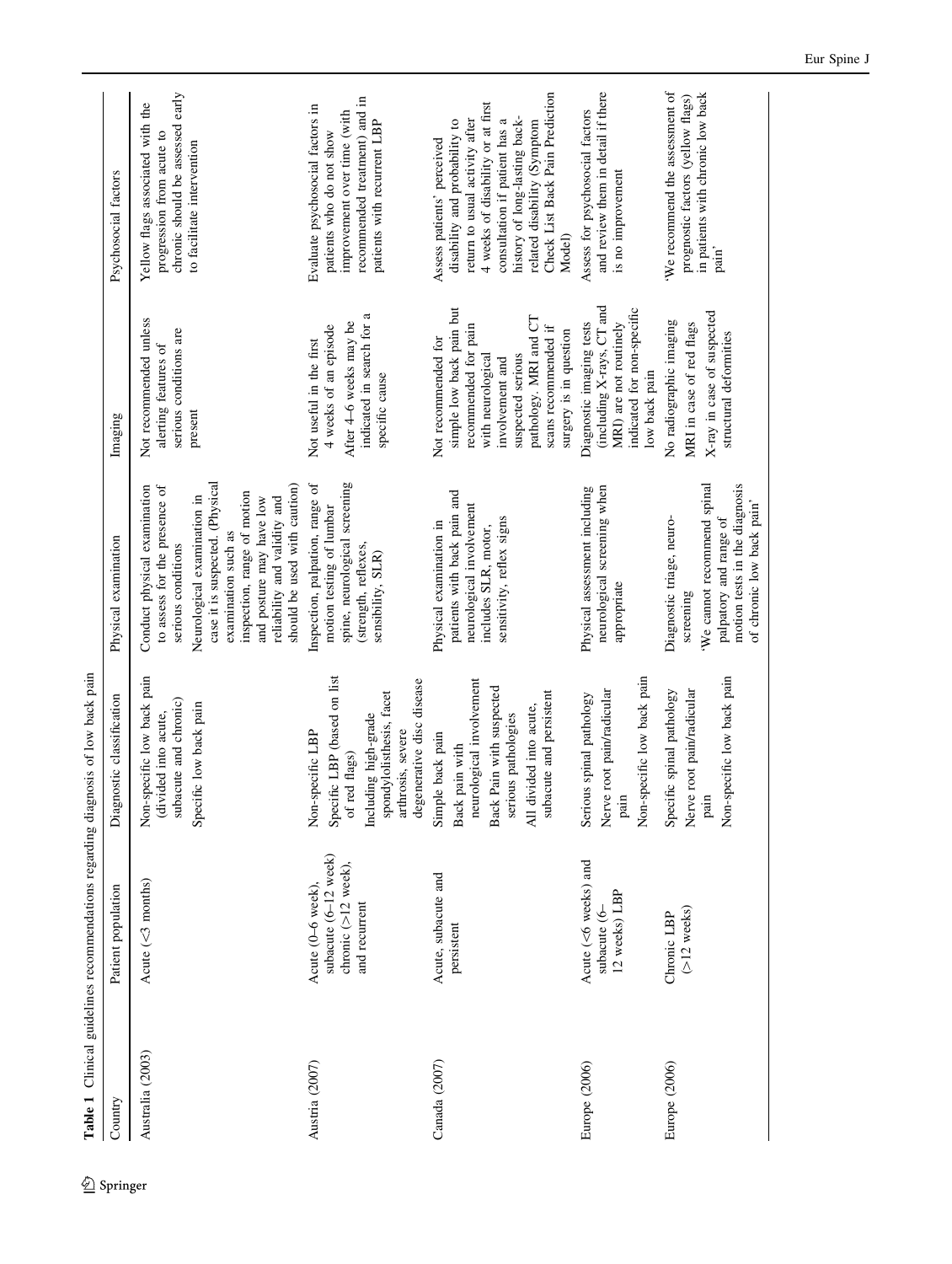| Country        | Patient population                                                                        | Diagnostic classification                                                                                                                                                                                                                                                                                                | Physical examination                                                                                                                                                                                                                                                                                | Imaging                                                                                                                                                                                                                                                                                 | Psychosocial factors                                                                                                                                 |
|----------------|-------------------------------------------------------------------------------------------|--------------------------------------------------------------------------------------------------------------------------------------------------------------------------------------------------------------------------------------------------------------------------------------------------------------------------|-----------------------------------------------------------------------------------------------------------------------------------------------------------------------------------------------------------------------------------------------------------------------------------------------------|-----------------------------------------------------------------------------------------------------------------------------------------------------------------------------------------------------------------------------------------------------------------------------------------|------------------------------------------------------------------------------------------------------------------------------------------------------|
| Finland (2008) | Acute, subacute and<br>chronic LBP                                                        | Possible serious or specific<br>intermittent claudication)<br>Nerve root dysfunction<br>(sciatic syndrome,<br>Non-specific LBP<br>disease                                                                                                                                                                                | mobility (flexion), SLR-test,<br>Inspection, palpation, spinal<br>strength, reflexes                                                                                                                                                                                                                | No imaging in first 6 weeks<br>Plain lumbar X-ray is basic<br>investigation before other<br>examinations are needed<br>MRI is first-line imaging<br>investigation if special<br>imaging studies                                                                                         | (yellow flags) is included in the<br>A list of psychosocial factors<br>depression in subacute LBP<br>Assess illness behaviour,<br>guideline          |
| France (2000)  | "uncomplicated" low<br>back pain >3 months<br>Acute low back pain<br><3 months<br>Chronic | Non-specific low back pain<br>paralysing sciatica, cauda<br>acute low back pain with<br>Diagnostic and therapeutic<br>infection, inflammatory<br>(hyperalgesic sciatica,<br>led symptomatic<br>(fracture, neoplasm,<br>or without sciatica<br>equina syndrome)<br>Acute & Chronic:<br>emergencies<br>disease)<br>So-call | symptomatic acute low back<br>neurological examination to<br>anxiety and/or depression<br>Rating of muscle strength<br>using validated measure<br>identify specific cause<br>Assessment of function,<br>pain" or emergencies<br>To rule out "so-called<br>Musculoskeletal and<br>Chronic:<br>Acute: | Not to be ordered in the first<br>specific form of low back<br>7 weeks except when the<br>MRI only in exceptional<br>X-rays not repeated. CT/<br>formal elimination of<br>infiltration) requires<br>treatment selected<br>(manipulation,<br>circumstances<br>Chronic:<br>Acute:<br>pain | Recommended to assess<br>psychosocial factors<br>Acute and Chronic:                                                                                  |
| Germany (2007) | chronic/recurrent LBP<br>Acute, subacute,                                                 | Specific LBP (based on red<br>chronicity (based on<br>Patients at risk for<br>Non-specific LBP<br>Radicular pain<br>yellow flags)<br>$\rm{flags})$                                                                                                                                                                       | testing) is based on red flags<br>Further investigation (e.g. lab<br>neurological screening;<br>reflexes, SLR/Lasegue,<br>Inspection, palpation,<br>sensibility, strength                                                                                                                           | CT, MRI only in cases with<br>suspected radicular pain,<br>X-ray not useful in acute<br>or stenosis, or specific<br>After 6 weeks persistent<br>pain X-ray may be<br>6-8 weeks an MRI<br>pathology such as<br>indicated or after<br>non-specific LBP<br>tumours                         | Evaluate risk factors for chronicity<br>occupational, lifestyle, and<br>biological, psychological<br>(yellow flags); including<br>iatrogenic factors |
| Italy $(2006)$ | Acute, subacute and<br>chronic LBP                                                        | Non-specific LBP<br>Specific LBP<br>Sciatica                                                                                                                                                                                                                                                                             | Pain/functional limitation on<br>recommended (SLR,<br>Neurological exam is<br>Postural evaluation<br>trunk movement<br>sensibility)<br>Palpation                                                                                                                                                    | Option after 4–6 weeks if<br>Useless for non-specific<br>surgery is indicated<br>acute LBP<br>(sciatica)                                                                                                                                                                                | Screening after 2 weeks: yellow<br>flags, Waddell test (for pain<br>behaviour)                                                                       |

Table 1 continued

Table 1 continued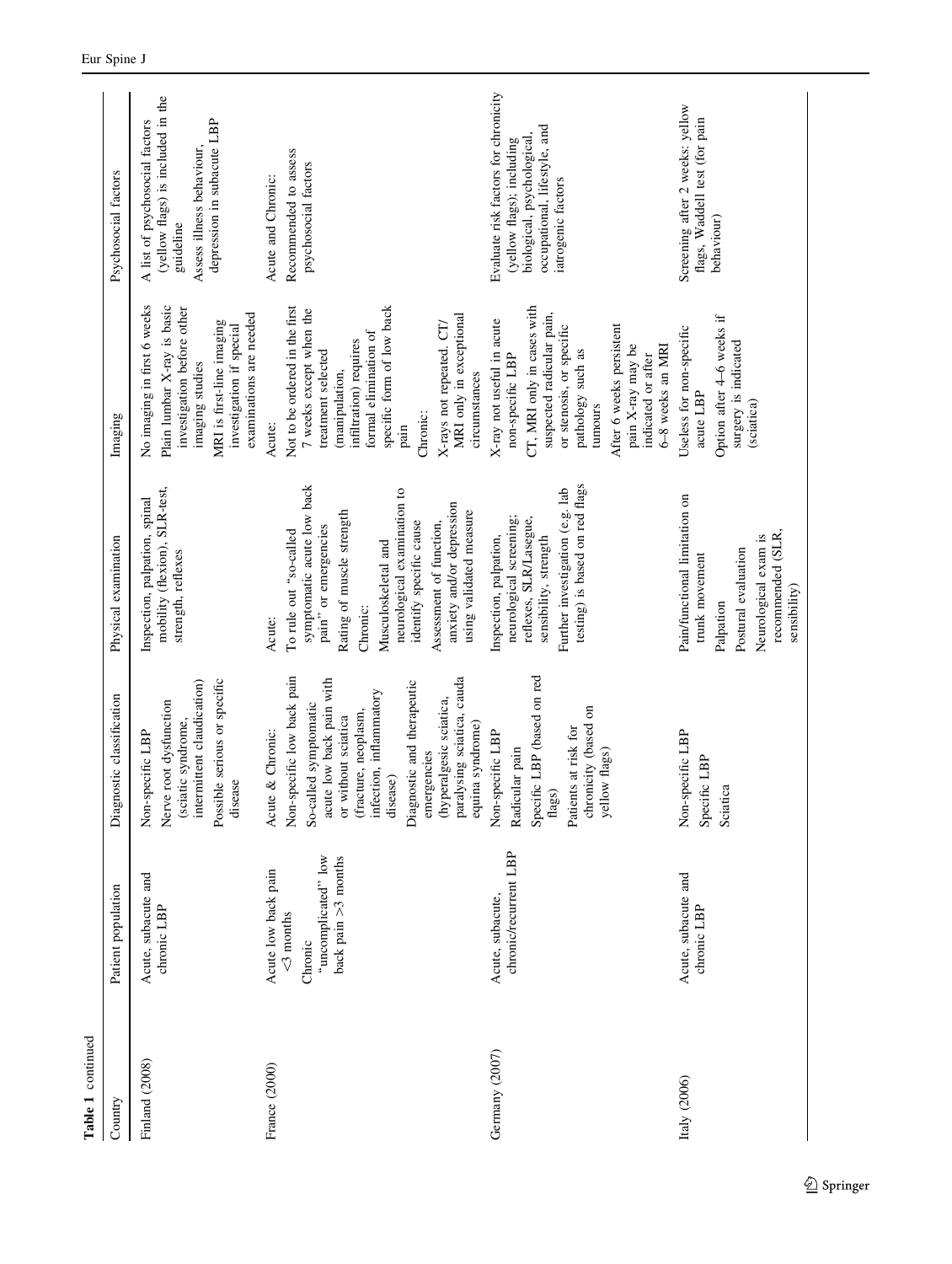| Table 1 continued      |                                                                          |                                                                                                                             |                                                                                                                                                                               |                                                                                                                                                                                                                                                        |                                                                                                                                              |
|------------------------|--------------------------------------------------------------------------|-----------------------------------------------------------------------------------------------------------------------------|-------------------------------------------------------------------------------------------------------------------------------------------------------------------------------|--------------------------------------------------------------------------------------------------------------------------------------------------------------------------------------------------------------------------------------------------------|----------------------------------------------------------------------------------------------------------------------------------------------|
| Country                | Patient population                                                       | Diagnostic classification                                                                                                   | Physical examination                                                                                                                                                          | Imaging                                                                                                                                                                                                                                                | Psychosocial factors                                                                                                                         |
| New Zealand (2004)     | Acute LBP $(<$ 3 months)                                                 | Specific pathologic change<br>Non-specific LBP                                                                              | limitation caused by the pain<br>Establish degree of functional<br>Neurological screening                                                                                     | 4–6 weeks do not provide<br>clinical benefit unless Red<br>There are risks associated<br>Investigations in first<br>with unnecessary<br>Flags present<br>radiology                                                                                     | Acute Low Back Pain Screening<br>Screen for yellow flags with the<br>Questionnaire, and if at risk,<br>clinical assessment                   |
| Norway (2007)          | Chronic $(>3$ months)<br>Acute and subacute<br>$(\leq 3 \text{ months})$ | (Cauda equina syndrome)<br>Serious pathologies/acute<br>neurological conditions<br>Non-specific LBP<br>Radicular pain       | Inspection, posture, deformity,<br>(SLR/Lasegue) if radicular<br>Spinal mobility, including<br>finger-to-floor distance,<br>Neurological screening<br>pain is suspected       | Not recommended in acute,<br>subacute chronic LBP and<br>Recommended in case of<br>absence of red flags,<br>radicular pain in the<br>First choice is MRI<br>red flag                                                                                   | as risk factors for chronicity, sick<br>A list of yellow flags is presented<br>leave                                                         |
| Spain (2005)           | subacute and chronic<br>Non-specific acute,                              | Non-specific low back pain<br>Specific spinal pathology<br>Nerve root pain/radicular<br>pain                                | not recommend palpation and<br>Clinical history, red flags. Do<br>tests of intervertebral<br>mobility                                                                         | MRI use only in case of<br>Not useful in non-specific<br>LBP; X-rays, CT and<br>red flags                                                                                                                                                              | improving. Assess physiological<br>Assess psychological factors in 2-<br>factors as prognostic factor only<br>6 weeks after treatment if not |
| The Netherlands (2003) | Acute (0-12 week) and<br>chronic (>12 week)<br>LBP                       | Specific LBP (based on a<br>Non-specific LBP<br>list of red flags)                                                          | Palpation of spine, Inspection<br>control, sensibility, miction.<br>inspection; loss of motor<br>flattened lumbar lordosis<br>of lumbar kyphosis or<br>SLR-test, neurological | Not useful in non-specific<br>acute LBP                                                                                                                                                                                                                | emotional reaction, cognitions<br>recommended. These include<br>Assessment of psychosocial<br>factors (yellow flags) is<br>and behaviour     |
| United Kingdom (2008)  | Acute <6 weeks, sub<br>chronic $>3$ months<br>acute 6-12 weeks,          | Non-specific low back pain:<br>Mechanical low back pain<br>Inflammatory low back pain<br>Serious pathology<br>and stiffness | Confirm pain is in the lower<br>Rule out serious pathology<br>back, is mechanical, not<br>(identify red flags)<br>inflammatory                                                | specific low back pain but<br>in/out serious pathologies<br>may be indicated to rule<br>management of non-<br>Does not inform                                                                                                                          | psychosocial barriers (yellow<br>Recognise and manage<br>flags) to recovery                                                                  |
| United States (2007)   | Acute and chronic LBP                                                    | LBP due to specific causes<br>LBP-Radiculopathy/Spinal<br>Non-specific LBP<br>Stenosis                                      | reflexes, sensory symptoms)<br>(including SLR, strength,<br>Neurological screening                                                                                            | stenosis only if patients<br>are potential candidates<br>for further intervention<br>radiculopathy or spinal<br>neurological or serious<br>pathology is suspected<br>Only where progressive<br>Discouraged for non-<br>Recommended for<br>specific LBP | Assessment of psychosocial risk<br>factors strongly recommended                                                                              |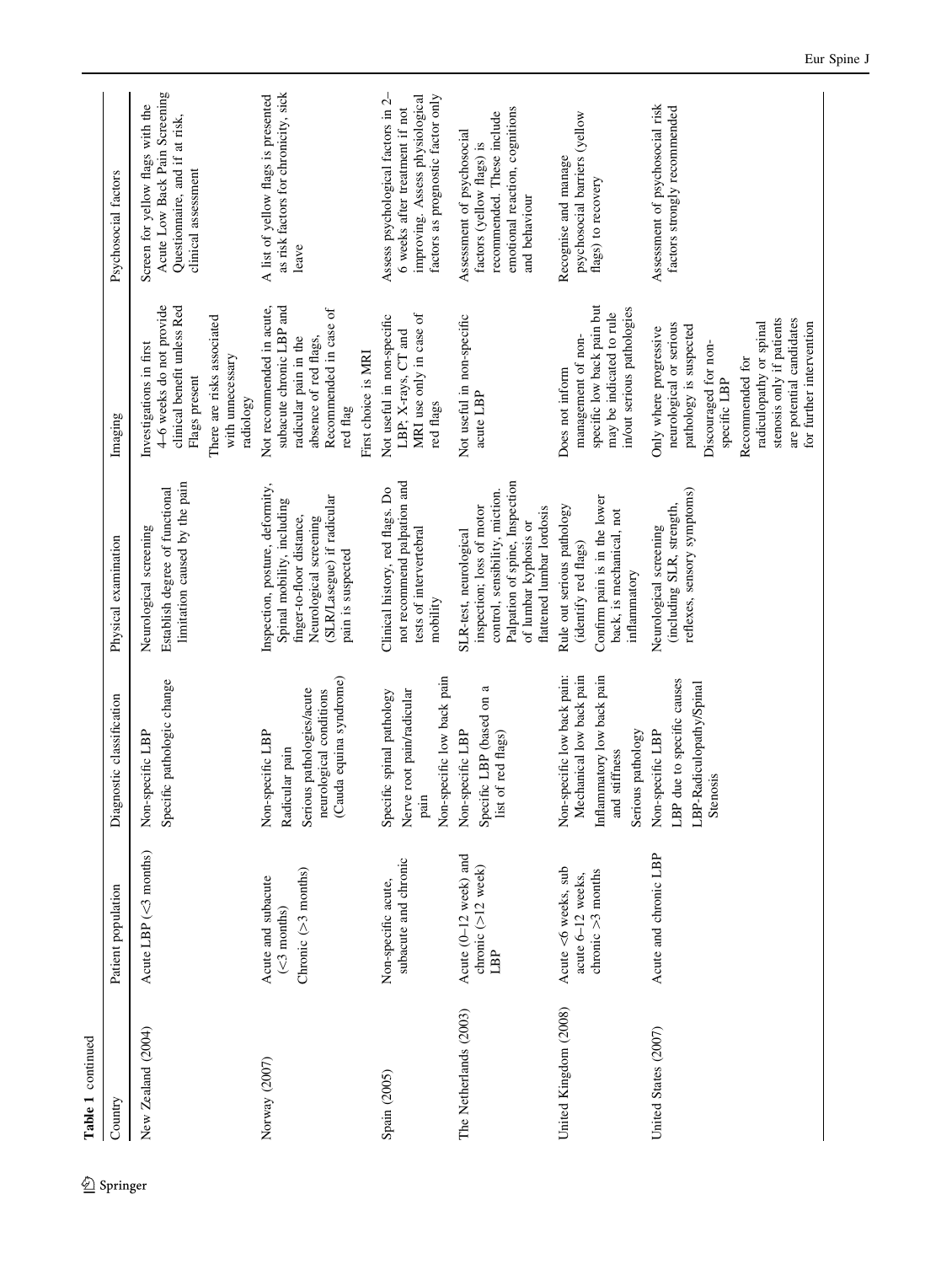| Table 1 continued                                                                                                                                                            |                                                                                                                                                                   |                                                                                  |                                                                     |                                                                                                                |                                                                                                                                                                                                  |
|------------------------------------------------------------------------------------------------------------------------------------------------------------------------------|-------------------------------------------------------------------------------------------------------------------------------------------------------------------|----------------------------------------------------------------------------------|---------------------------------------------------------------------|----------------------------------------------------------------------------------------------------------------|--------------------------------------------------------------------------------------------------------------------------------------------------------------------------------------------------|
| Country                                                                                                                                                                      | Patient population                                                                                                                                                | Diagnostic classification                                                        | Physical examination                                                | Imaging                                                                                                        | Psychosocial factors                                                                                                                                                                             |
| Most apparent changes since 2001<br>from countries such as<br>France, Italy, Norway,<br>Addition of guidelines<br>Spain and a unified<br>one from Europe<br>Austria, Canada, | includes subacute and<br>addition to acute LBP<br>recommendations for<br>More countries (UK,<br>US) now include<br>chronic LBP in<br>recurrent LBP<br>Germany now | diagnostic classifications<br>I in the guidelines<br>Almost no change in<br>used | recommended types of<br>physical examination<br>Almost no change in | (Finland, Germany) now<br>more explicit statements<br>regarding the use of CT<br>In some guidelines<br>and MRI | US) the measurement of yellow<br>recommended at a much earlier<br>In a few guidelines (Netherlands,<br>recommended. In Germany the<br>flags are now more strongly<br>assessments is now<br>stage |
|                                                                                                                                                                              |                                                                                                                                                                   |                                                                                  |                                                                     |                                                                                                                |                                                                                                                                                                                                  |

Summary of Common Recommendations for Diagnosis of Low back pain

- \* Diagnostic triage (non-specific low back pain, radicular syndrome, serious pathology).
- \* Screen for serious pathology using red flags.
- \* Physical examination for neurologic screening (including straight leg raising test).
- \* Consider psychosocial factors (yellow flags) if there is no improvement.
- \* Routine imaging not indicated for non-specific low back pain.

#### Therapeutic recommendations

Table [2](#page-7-0) compares therapeutic recommendations given in the various guidelines. Patient advice and information is recommended in all guidelines. The common message is that patients should be reassured that they do not have a serious disease, that they should stay as active as possible and progressively increase their activity levels. Compared with the previous review, the current guidelines increasingly mention early return to work (despite having low back pain) in their list of recommendations.

Recommendations for the prescription of medication are generally consistent. Paracetamol/acetaminophen is usually recommended as a first choice because of the lower incidence of gastrointestinal side effects. Nonsteroidal anti-inflammatory drugs are the second choice in cases where paracetamol is not sufficient. There is some variation between guidelines with regard to recommendations for opioids, muscle relaxants, steroids, antidepressant and anticonvulsive medication as co-medication for pain relief. Where the mode of consumption of analgesics is described, time-contingent rather than paincontingent use, is advocated.

There is now broad consensus that bed rest should be discouraged as a treatment for low back pain. Some guidelines state that if bed rest is indicated because of severity of pain, then it should not be advised for more than 2 days (e.g., Germany, New Zealand, Spain, Norway). The Italian guideline advises 2–4 days of bed rest for major sciatica but does clearly describe how major sciatica differs from sciatica where bed rest is contraindicated.

There is also consensus that a supervised exercise programme (as distinct from encouraging resumption of normal activity) is not indicated for acute low back pain. Those guidelines that consider subacute and chronic low back pain recommend exercise but note that there is no evidence that one form of exercise is superior to another. The European guideline advises against exercise that requires expensive training and machines. The one area of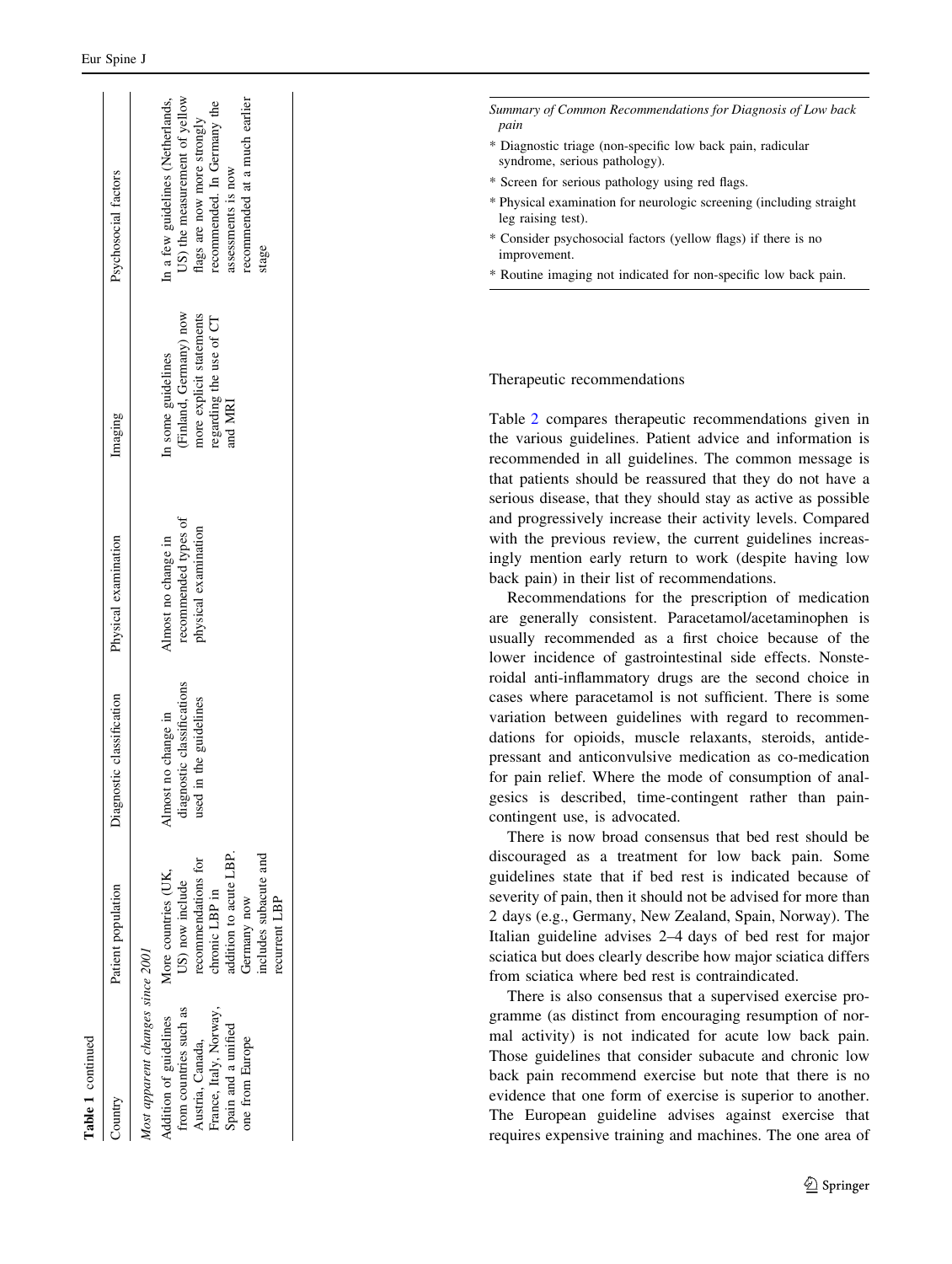<span id="page-7-0"></span>

| Country                         | Education                                                                                                                  | Medication                                                                                                                                                                                                                                                                                                                                               | Exercises                                                                                                                                                                                            | Manipulation                                                                                                                                                                                                                        | Bed rest                                                                         | Referral to specialist                                                                                                                                                                  |
|---------------------------------|----------------------------------------------------------------------------------------------------------------------------|----------------------------------------------------------------------------------------------------------------------------------------------------------------------------------------------------------------------------------------------------------------------------------------------------------------------------------------------------------|------------------------------------------------------------------------------------------------------------------------------------------------------------------------------------------------------|-------------------------------------------------------------------------------------------------------------------------------------------------------------------------------------------------------------------------------------|----------------------------------------------------------------------------------|-----------------------------------------------------------------------------------------------------------------------------------------------------------------------------------------|
| Australia (2003) [8]            | assurance and advice<br>activity (stay active)<br>Provide information.<br>to resume normal                                 | third choice oral opioids<br>second choice NSAIDs,<br>antidepressants, muscle<br>First choice paracetamol,<br>Not recommended:<br>anticonvulsants,<br>relaxants                                                                                                                                                                                          | evidence shows that it<br>is no better than usual<br>evidence of the effect<br>There is conflicting<br>of exercises but<br>care                                                                      | versus placebo in first<br>Conflicting evidence of<br>spinal manipulation<br>$2-4$ weeks                                                                                                                                            | Not advisable                                                                    | When alerting features (red<br>conditions are present<br>flags) or serious                                                                                                              |
| Austria (2007) [9]              | maintain normal daily<br>Acute LBP: expect a<br>favourable course;<br>activities                                           | NSAIDs/Coxibs; Opioids;<br>Paracetamol; (2) NSAIDs<br>3) muscle relaxants or weak<br>paracetamol, (2) tramadol<br>Only for short periods: (1)<br>Antidepressant; muscle<br>or NSAID, (3) opioids<br>convulsion medication<br>opioids as last option<br>Chronic LBP: Options:<br>(for radicular pain),<br>relaxants; Anti-<br>Acute LBP: (1)<br>Capsaicin | combination with back<br>monotherapy or in<br>mentioned in the<br>recommended as<br>school, massage<br>Exercise therapy<br>Not specifically<br>Chronic LBP:<br>Acute LBP:<br>guideline               | activity within the first<br>who do not return to<br>Optional for patients<br>Optional for patients<br>performing daily<br>normal level of<br>with persistent<br>problems with<br>Chronic LBP:<br>Acute LBP:<br>activities<br>weeks | only for a short<br>(but if necessary,<br>Avoid bedrest<br>Acute LBP:<br>period) | In case of suspected specific<br>persisting complaints and<br>with a surgical indication<br>LBP; Surgery is optional<br>conservative treatment,<br>only after 2 years of<br>recommended |
| Canada (2007) [10]              | Reassurance and advice<br>to return to work and<br>usual activities                                                        | NSAIDs, muscle relaxants<br>and analgesics for acute.<br>NSAIDs and analgesics<br>evidence for<br>for subacute pain<br>$_{\text{Low}}$                                                                                                                                                                                                                   | Strengthening exercises,<br>and specific exercises<br>with no superior form<br>are not recommended<br>subacute and chronic<br>extension exercises<br>recommended for<br>for acute but<br>of exercise | subacute and chronic<br>Recommended with<br>reduction for acute.<br>low evidence for<br>Recommended for<br>short-term pain                                                                                                          | Not recommended                                                                  | deficits are persistent or<br>symptoms if functional<br>neurological signs or<br>deteriorating after<br>Refer patients with<br>4 weeks                                                  |
| Europe (2006)<br>$(acute)$ [11] | patients to stay active<br>and continue normal<br>Reassure and advise<br>including work if<br>daily activities<br>possible | necessary for pain relief;<br>second choice NSAIDs.<br>Preferably to be taken at<br>relaxants on its own or<br>short course of muscle<br>Prescribe medication, if<br>choice consider<br>regular intervals; first<br>choice paracetamol,<br>added to NSAIDs<br>Third                                                                                      | exercises (for example<br>stretching, flexion, and<br>Do not advise specific<br>extension exercises)<br>for acute low back<br>strengthening,<br>pain                                                 | Consider (referral for)<br>for patients who are<br>spinal manipulation<br>failing to return to<br>normal activities                                                                                                                 | Do not prescribe bed<br>rest as a treatment                                      | neurological symptoms<br>such as cauda equina<br>Refer patients with<br>syndrome                                                                                                        |

Table 2 Clinical guidelines recommendations regarding treatment of low back pain Table 2 Clinical guidelines recommendations regarding treatment of low back pain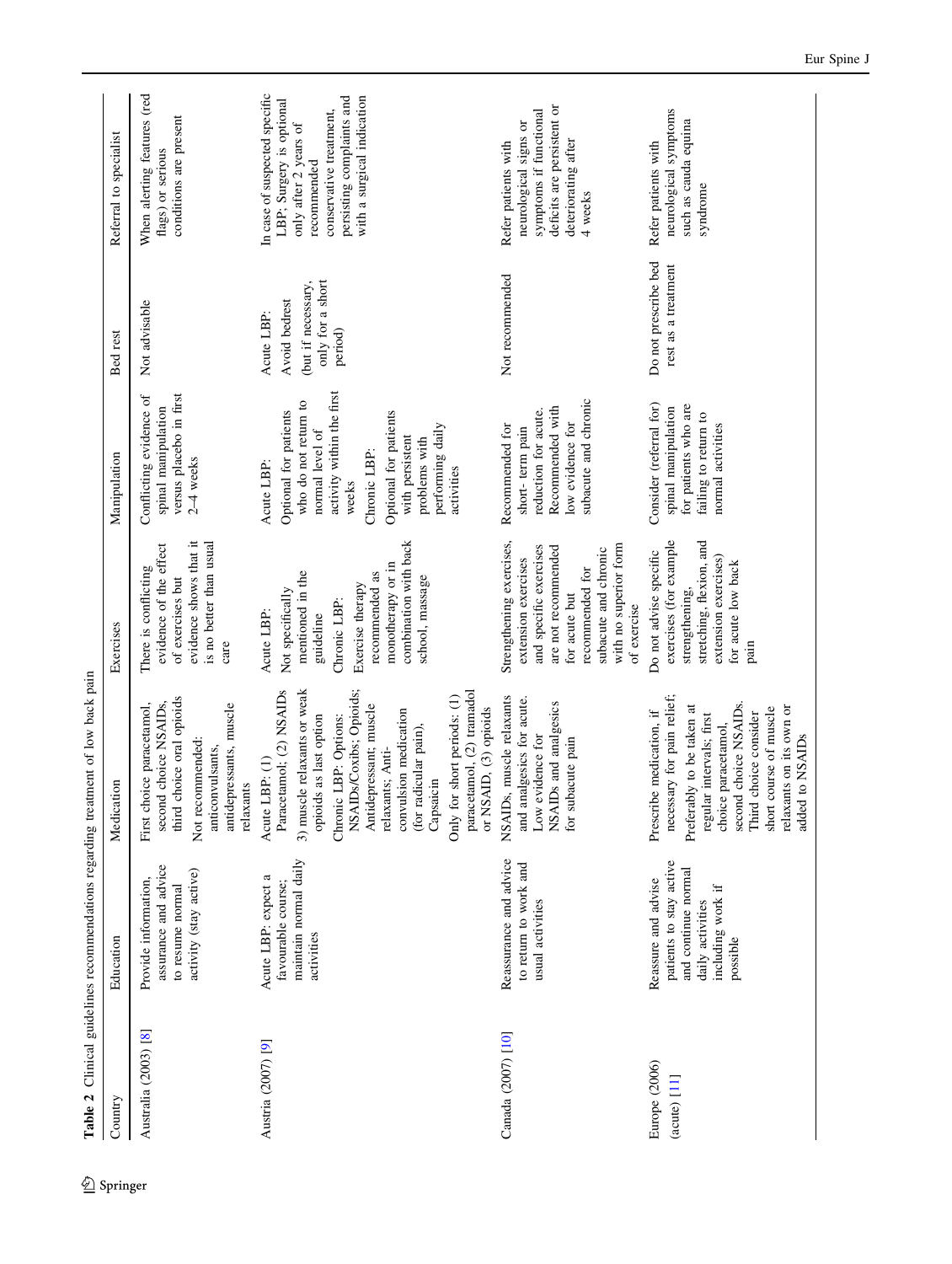| Table 2 continued                 |                                                                                                                                                                    |                                                                                                                                                                                                                                                                                                                                                                                                              |                                                                                                                                                                                                                                                   |                                                                                                                                                                          |                                                                                                                                                                                |                                                                                                                                                                                                                                                                                                                    |
|-----------------------------------|--------------------------------------------------------------------------------------------------------------------------------------------------------------------|--------------------------------------------------------------------------------------------------------------------------------------------------------------------------------------------------------------------------------------------------------------------------------------------------------------------------------------------------------------------------------------------------------------|---------------------------------------------------------------------------------------------------------------------------------------------------------------------------------------------------------------------------------------------------|--------------------------------------------------------------------------------------------------------------------------------------------------------------------------|--------------------------------------------------------------------------------------------------------------------------------------------------------------------------------|--------------------------------------------------------------------------------------------------------------------------------------------------------------------------------------------------------------------------------------------------------------------------------------------------------------------|
| Country                           | Education                                                                                                                                                          | Medication                                                                                                                                                                                                                                                                                                                                                                                                   | Exercises                                                                                                                                                                                                                                         | Manipulation                                                                                                                                                             | Bed rest                                                                                                                                                                       | Referral to specialist                                                                                                                                                                                                                                                                                             |
| Europe (2006)<br>$(chronic)$ [12] | Advice and reassurance<br>to return to normal<br>activities                                                                                                        | and opioids in case patient<br>Recommend use of NSAID<br>is not responding to other<br>medication for pain relief<br>for short term pain relief<br>treatment. Consider the<br>use of noradrenergic or<br>antidepressants as co-<br>noradrenergic-<br>serotonergic                                                                                                                                            | training and machines.<br>Cognitive behavioural<br>approaches that don't<br>therapy is advisable<br>graded activity and<br>approach including<br>Supervised exercise<br>require expensive<br>group therapy are<br>specifically<br>advisable       | Recommend short<br>course of spinal<br>manipulation/<br>mobilisation                                                                                                     | Discouraged                                                                                                                                                                    | combined programmes of<br>cognitive intervention and<br>selected patients, 2 years<br>Surgery not recommended<br>Most invasive treatments<br>conservative treatments<br>exercises have failed<br>of all recommended<br>unless in carefully<br>not recommended<br>multidisciplinary<br>approaches with<br>including |
| Finland (2008) [13]               | condition; prognosis is<br>activities. Back pain<br>may recur but even<br>then recovery is<br>Benign nature of<br>good; continue<br>ordinary daily<br>usually good | Antidepressant only if clear<br>paracetamol, (2) NSAIDs,<br>(3) adding a weak opiate<br>NSAIDs (gastrointestinal<br>Acute/Subacute LBP: (1)<br>to paracetamol/NSAID.<br>aware of side effect of<br>Chronic LBP Analgesics<br>used periodically, be<br>(4) muscle relaxants<br>Benzodiazepines not<br>cardiovascular)<br>recommended<br>depression.                                                           | training effective for<br>increasing exercises<br>Active exercises not<br>Light exercises (e.g.<br>Subacute: gradually<br>pain and function<br>effective in early<br>Chronic: Intensive<br>walking) can be<br>recommended<br>Acute LBP:<br>stages | Similar effectiveness as<br>GP in subacute LBP<br>effectiveness as GP,<br>Chronic LBP: similar<br>physiotherapy, etc.<br>Acute LBP: some<br>effectiveness<br>analgesics, | intense back pain,<br>not be considered<br>as a treatment of<br>necessary due to<br>but bedrest must<br>bedrest may be<br>a short period of<br>back problems<br>Avoid bedrest; | equina syndrome, sudden<br>rehabilitation focused on<br>Immediate referral: Cauda<br>improving functional<br>Multidisciplinary (bio-<br>Referral: serious, non<br>urgent conditions<br>excruciating pain<br>massive paresis,<br>psycho-social)<br>capacity                                                         |
| France (2000) [14]                | Short-term education<br>about the back, in<br>groups, is not<br>beneficial                                                                                         | acetylsalicylic acid, Level<br>Level III (strong opioids)<br>Regular simple analgesics,<br>inflammatory drugs and<br>on a case by case basis.<br>respond to Level I and<br>II following failure to<br>Tetrazepam, Tricyclic<br>evidence for systemic<br>recommendations for:<br>muscle relaxants. No<br>non-steroidal anti-<br>Chronic: Additional<br>Acute & Chronic:<br>antidepressants<br>corticosteroids | Flexion exercises have<br>been not been shown<br>to be of benefit. No<br>recommendation on<br>extension exercises<br>Physical exercise is<br>recommended, no<br>particular type is<br>advocated<br>Chronic:<br>Acute:                             | therapy over another<br>recommendation for<br>one form of manual<br>Provides short-term<br>Acute & Chronic:<br>benefit. No                                               | Acute and Chronic:<br>Not recommended                                                                                                                                          | response to first-line care<br>behavioural therapy/<br>programme if non-<br>No recommendation<br>multidisciplinary<br>physiotherapy/<br>Recommended<br>Chronic:<br>Acute:                                                                                                                                          |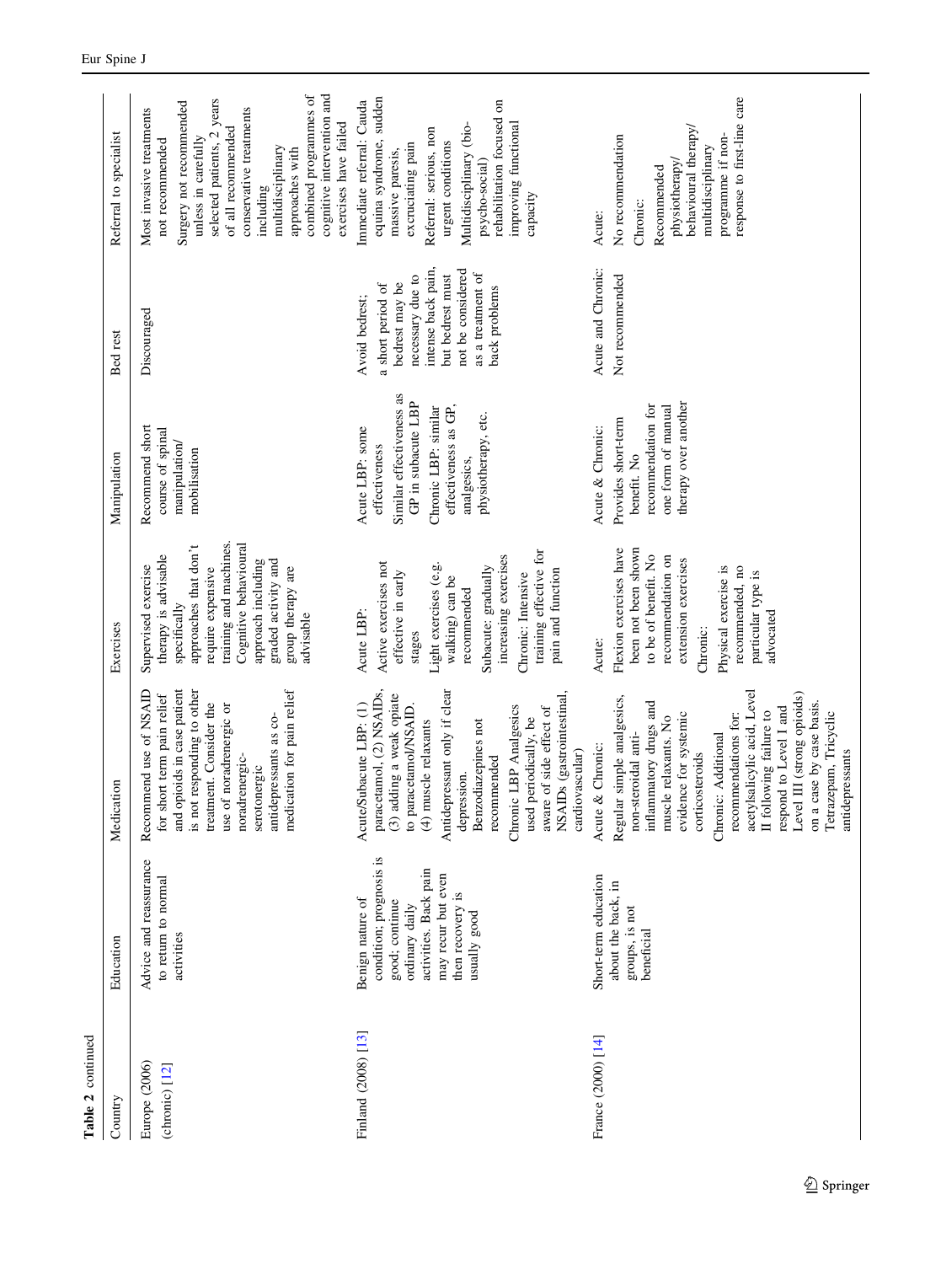| Table 2 continued          |                                                                                                                                                                                                                                        |                                                                                                                                                                                                                                                                                                                          |                                                                                                                                   |                                                                                                                                                  |                                                                                                                                                 |                                                                                                                                                                                                                                                                                                                            |
|----------------------------|----------------------------------------------------------------------------------------------------------------------------------------------------------------------------------------------------------------------------------------|--------------------------------------------------------------------------------------------------------------------------------------------------------------------------------------------------------------------------------------------------------------------------------------------------------------------------|-----------------------------------------------------------------------------------------------------------------------------------|--------------------------------------------------------------------------------------------------------------------------------------------------|-------------------------------------------------------------------------------------------------------------------------------------------------|----------------------------------------------------------------------------------------------------------------------------------------------------------------------------------------------------------------------------------------------------------------------------------------------------------------------------|
| Country                    | Education                                                                                                                                                                                                                              | Medication                                                                                                                                                                                                                                                                                                               | Exercises                                                                                                                         | Manipulation                                                                                                                                     | Bed rest                                                                                                                                        | Referral to specialist                                                                                                                                                                                                                                                                                                     |
| Germany (2007) [15]        | explain moving is not<br>intense psychotherapy<br>Acute LBP: stimulate<br>indicated in case of<br>Chronic LBP more<br>psychological co-<br>daily activities,<br>dangerous,<br>morbidity                                                | cases with muscle spasms,<br>NSAIDs (oral or topical).<br>(3) Muscle relaxants (in<br>Acute and Chronic LBP:<br>$(1)$ paracetamol, $(2)$<br>(4) Opioids                                                                                                                                                                  | LBP: Exercise therapy<br>Subacute and Chronic<br>exercise therapy not<br>well supported by<br>Acute LBP:<br>effective<br>evidence | Optional within the first<br>Chronic LBP: option if<br>shortlasting<br>4-6 weeks<br>Acute LBP:                                                   | Maximum of 2 days<br>bedrest                                                                                                                    | indicated for cauda equina<br>Surgery may be an option if<br>biopsychosocial treatment<br>after 2 years conservative<br>surgery: therapy resistant<br>nerve root compression<br>$(>6$ weeks) + signs of<br>treatment, including<br>Optional referral for<br>Immediate surgery<br>programme was<br>unsuccessful<br>syndrome |
| Italy (2006) [16]          | provoking factors, risk<br>or postural alterations,<br>active and if possible,<br>factors, and structural<br>good prognosis, keep<br>Give information and<br>reassurance about<br>reassurance about<br>possible cause,<br>stay at work | may be useful for sciatica<br>for a short time in<br>in acute LBP, but can be<br>Tramadol and adding light<br>Steroids not recommended<br>Paracetamol as preferred<br>opioid to paracetamol<br>NSAIDs recommended<br>Muscle relaxants no<br>additional effect<br>sciatica<br>useful<br>$d\mathbf{r}\mathbf{u}\mathbf{g}$ | No specific exercises<br>Individual specific<br>recommended<br>Chronic LBP<br>Acute LBP<br>exercises                              | Consider for pain relief<br>physicians, done by<br>After 2-3 weeks and<br>trained therapists<br>before 6 weeks,<br>prescribed by<br>Chronic LBP: | $2-4$ days for major<br>No recommended in<br>acute LBP, except<br>Contraindicated for<br>Discouraged for<br>Chronic LBP<br>sciatica<br>sciatica | Multidisciplinary psycho-<br>patients at high risk of<br>chronicity and chronic<br>social intervention for<br>suspicion of specific<br>Radiculopathy and<br>causes<br>pain                                                                                                                                                 |
| New Zealand (2004)<br>[17] | and working, or early<br>Advise to stay active<br>Education pamphlets<br>return to work,<br>reassurance<br>not helpful                                                                                                                 | Paracetamol and NSAIDs<br>Opiates or diazepam may<br>recommended<br>be harmful                                                                                                                                                                                                                                           | Specific back exercises<br>not helpful                                                                                            | May provide short-term<br>First 4–6 weeks only<br>symptom control                                                                                | Bed rest >2 days<br>harmful                                                                                                                     | Suspicion of specific causes<br>(red flags), cauda equina<br>syndrome, or after<br>4-8 weeks                                                                                                                                                                                                                               |
| Norway (2007) [18]         | including work asap,<br>Stay active, return to<br>normal activity                                                                                                                                                                      | (4) Antidepressants in cases<br>$(3)$ Paracetamol + opioid<br>with depression<br>(1) Paracetamol<br>or Tramadol<br>$(2)$ NSAID                                                                                                                                                                                           | No specific exercises in<br>the first weeks<br>In chronic LBP<br>recommended<br>exercises are                                     | After 1-2 weeks for pain<br>function (for small to<br>moderate effects)<br>improvement of<br>reduction and                                       | Not recommended<br>In rare cases, not<br>longer than 2-<br>3 days                                                                               | intervention after 2 years'<br>behavioural treatment is<br>Referral within primary<br>Referral for surgical<br>care for cognitive<br>optional<br>LBP                                                                                                                                                                       |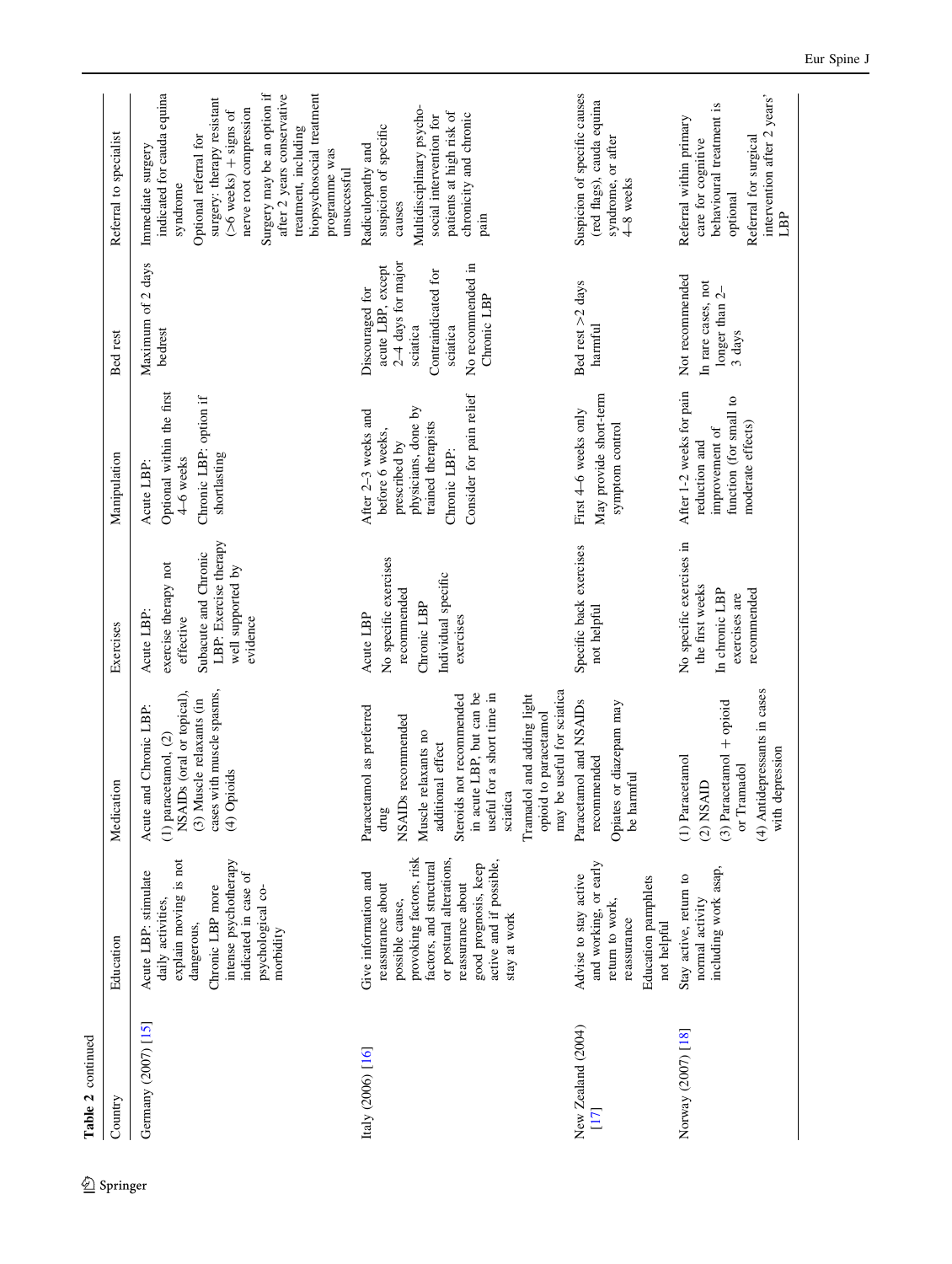| Table 2 continued               |                                                                                                                                                                                                                                          |                                                                                                                                                                                                                                                                                                                                                                                     |                                                                                                                                                                                                                                                 |                                                                                                                                    |                                                                                                                |                                                                                                                                                                                                                                                                                                                                                                            |
|---------------------------------|------------------------------------------------------------------------------------------------------------------------------------------------------------------------------------------------------------------------------------------|-------------------------------------------------------------------------------------------------------------------------------------------------------------------------------------------------------------------------------------------------------------------------------------------------------------------------------------------------------------------------------------|-------------------------------------------------------------------------------------------------------------------------------------------------------------------------------------------------------------------------------------------------|------------------------------------------------------------------------------------------------------------------------------------|----------------------------------------------------------------------------------------------------------------|----------------------------------------------------------------------------------------------------------------------------------------------------------------------------------------------------------------------------------------------------------------------------------------------------------------------------------------------------------------------------|
| Country                         | Education                                                                                                                                                                                                                                | Medication                                                                                                                                                                                                                                                                                                                                                                          | Exercises                                                                                                                                                                                                                                       | Manipulation                                                                                                                       | Bed rest                                                                                                       | Referral to specialist                                                                                                                                                                                                                                                                                                                                                     |
| Spain (2005) [19]               | Reassurance and advice<br>to stay active                                                                                                                                                                                                 | Paracetamol every 6 h, can<br>for longer than 3 months<br>should not be prescribed<br>patients with high levels<br>improve with usual care<br>Opioids are indicated for<br>also be associated with<br>although the last one<br>of pain who did not<br>opioids and NSAID                                                                                                             | allows including work<br>for patients with pain<br>for less than 6 weeks<br>Exercise as far as pain<br>activities. As there is<br>prefer. Not indicated<br>exercise, choose the<br>no evidence for any<br>one that patients<br>specific type of | Not recommended                                                                                                                    | maximum of 48 h<br>posture. Then bed<br>Discouraged unless<br>patient can not<br>adopt another<br>rest for the | Refer patient in case of red<br>flags                                                                                                                                                                                                                                                                                                                                      |
| The Netherlands (2003)<br>[20]  | pain), increase activity<br>Stay active as much as<br>possible (despite the<br>Acute and Chronic<br>contingent basis<br>level on a time<br>LBP:                                                                                          | paracetamol/NSAIDS as<br>(2) Tramadol or NSAID,<br>last option due to side<br>Chronic LBP: Only for<br>(3) muscle relaxants or<br>combinations with<br>weak opioids or<br>(1) Paracetamol,<br>(1) Paracetamol<br>short periods:<br>$(2)$ NSAIDs,<br>(3) Opioids<br>Acute LBP:<br>effects                                                                                            | focused at improving<br>supervised exercises<br>6 weeks for patients<br>who do not improve<br>Recommended are<br>their functioning<br>time-contingent,<br>Consider after 4<br>varying and<br>Chronic LBP:<br>Acute LBP:<br>function             | activating strategy for<br>patients who do not<br>Option as part of an<br>show a favourable<br>Acute and Chronic<br>course<br>LBP: | Acute and Chronic<br>LBP: Avoid<br>bedrest                                                                     | respond to recommended<br>conservative treatments<br>disability who do not<br>treatment focused on<br>for multidisciplinary<br>patients with severe<br>functional recovery<br>Chronic LBP: Refer                                                                                                                                                                           |
| United Kingdom (2008)<br>$[21]$ | Provide information and<br>positive attitude and<br>temporary, tends to<br>expectations-back<br>pain is not serious,<br>recur, physical not<br>active as possible<br>mechanical. Stay<br>advice to foster<br>psychological,<br>realistic | combine paracetamol and<br>Not recommended: Topical<br>benzodiazepine, tricyclic<br>(preferred) or NSAID as<br>NSAID or add a weak<br>NSAIDs, antiepileptic<br>additional analgesia<br>responders consider<br>tramadol). For non-<br>gabapentin), herbal<br>Regular paracetamol<br>(codeine or<br>first line care. For<br>drugs (other than<br>antidepressant<br>remedies<br>opioid | Advise patient to stay as<br>active as possible. No<br>regarding exercise<br>recommendations<br>specific                                                                                                                                        | No recommendations<br>included                                                                                                     | Rest in bed is less<br>effective than<br>staying active<br>Acute LBP:                                          | problematic for more than<br>If pain or disability remain<br>physical therapy consider<br>If progressive neurological<br>If pain/disability continue<br>a week or two consider<br>to be a problem despite<br>pain service or chronic<br>multidisciplinary back<br>pharmacotherapy and<br>referral for physio/<br>physical therapy<br>pain clinic<br>referral to<br>deficit |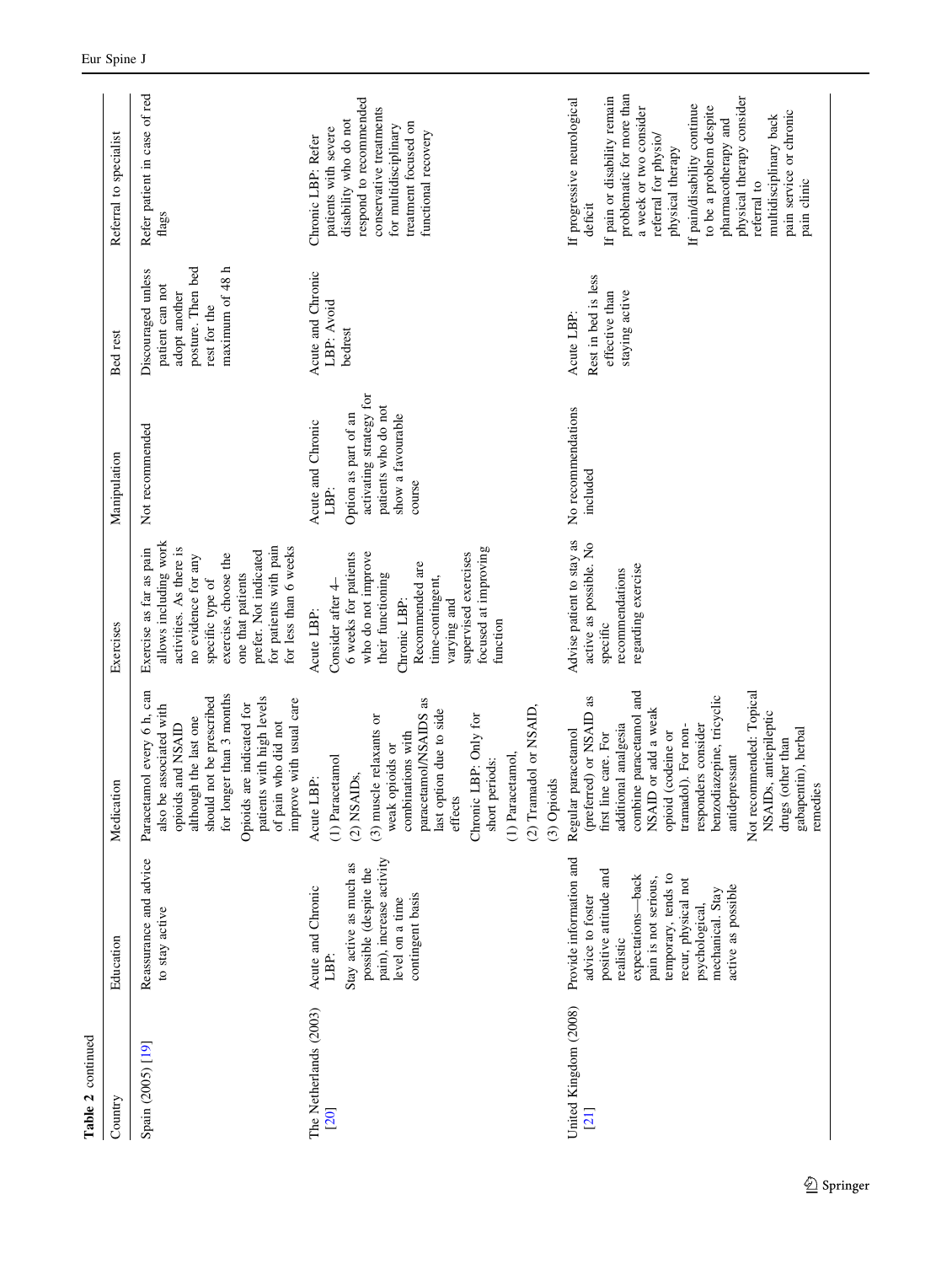| Table 2 continued                |                                                                                                                                                                      |                                                                                                                                                                                                                                                                                                             |                                                                                                                                                                                                 |                                                                                                                  |                                                                                                                                          |                                                                                                                                                                                                                                                                                                                                                                         |
|----------------------------------|----------------------------------------------------------------------------------------------------------------------------------------------------------------------|-------------------------------------------------------------------------------------------------------------------------------------------------------------------------------------------------------------------------------------------------------------------------------------------------------------|-------------------------------------------------------------------------------------------------------------------------------------------------------------------------------------------------|------------------------------------------------------------------------------------------------------------------|------------------------------------------------------------------------------------------------------------------------------------------|-------------------------------------------------------------------------------------------------------------------------------------------------------------------------------------------------------------------------------------------------------------------------------------------------------------------------------------------------------------------------|
| Country                          | Education                                                                                                                                                            | Medication                                                                                                                                                                                                                                                                                                  | Exercises                                                                                                                                                                                       | Manipulation                                                                                                     | Bed rest                                                                                                                                 | Referral to specialist                                                                                                                                                                                                                                                                                                                                                  |
| United States (2007)<br>[22]     | Provide information on<br>books recommended<br>prognosis, staying<br>Self-care education<br>management<br>active, self                                               | recommended as first-line<br>For subacute or chronic<br>For acute $(<$ weeks)<br>Paracetamol, NSAIDs<br>tramadol, opioids<br>tramadol, opioids<br>muscle relaxants,<br>benzodiazepines,<br>benzodiazepines,<br>antidepressants,<br>$($ >4 weeks) $-$<br>drugs                                               | Not effective for acute<br>subacute or chronic<br>Recommended for<br>LBP<br>LBP                                                                                                                 | For acute LBP if not<br>improving                                                                                | Even if required for<br>patients should be<br>severe symptoms,<br>activities as soon<br>return to normal<br>encouraged to<br>as possible | nerve root impingement<br>If suspicion of significant<br>intervention if chronic<br>For interdisciplinary<br>or spinal stenosis                                                                                                                                                                                                                                         |
| Most apparent changes since 2001 | active remains similar.<br>Now some guidelines<br>mention continuation/<br>Norway) explicitly<br>The advice to stay<br>(european, NZ,<br>Canada, Italy,<br>early RTW | as first-line treatments and<br>paracetamol and NSAIDs<br>opioids, benzodiazepines<br>recommendations (for or<br>against) anti-depressants,<br>Now more often explicit<br>and combinations of<br>recommendation of<br>No change regarding<br>regarding muscle<br>recommendation<br>medications<br>relaxants | The advice that exercise<br>therapy is not useful in<br>recommendations in<br>therapy in subacute<br>acute LBP has not<br>favour of exercise<br>Now more explicit<br>and chronic LBP<br>changed | group continue to vary<br>application and target<br>Recommendations for<br>spinal manipulation,<br>the timing of | between 2001 and<br>against bedrest is<br>recommendation<br>fairly consistent<br>now<br>The                                              | immediate referral (cauda<br>medical specialist in case<br>2 years of recommended<br>(physiotherapy/cognitive<br>The recommendations for<br>behavioural therapy, (4)<br>of red flags, (3) referral<br>explicit regarding: (1)<br>equina syndrome), (2)<br>referral appear more<br>within primary care<br>consider surgery if<br>treatments and (5)<br>multidisciplinary |
|                                  |                                                                                                                                                                      |                                                                                                                                                                                                                                                                                                             |                                                                                                                                                                                                 |                                                                                                                  |                                                                                                                                          | conservative care has<br>failed                                                                                                                                                                                                                                                                                                                                         |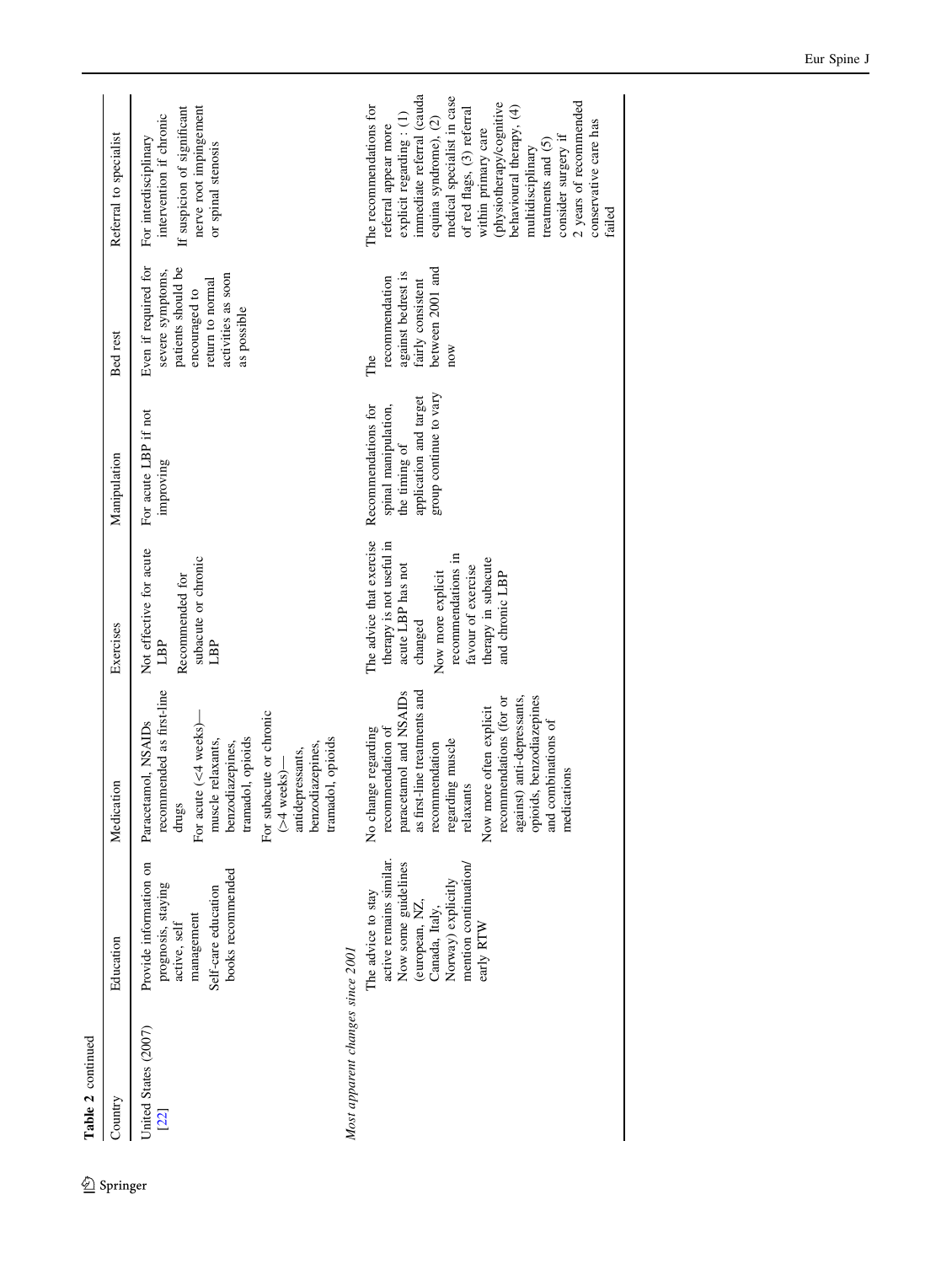therapy that is contentious is the use of spinal manipulation. Some guidelines do not recommend the treatment (e.g. Spanish, Australian), some advise that it is optional (e.g. Austrian, Italian) and some suggest a short course for those who do not respond to the first line of treatment (e.g. US, the Netherlands). For some it is optional only in the first weeks of an episode in acute low back pain (e.g. Canada, Finland, Norway, Germany, New Zealand). The French guideline advises that there is no evidence to recommend one form of manual therapy over another.

Summary of Common Recommendations for Treatment of Low back pain

Acute or Subacute Pain

\* Reassure patients (favourable prognosis).

\* Advise to stay active.

\* Prescribe medication if necessary (preferably time-contingent): first line is paracetamol; second line is nonsteroidal antiinflammatory drugs, consider muscle relaxants, opioids or antidepressant and anticonvulsive medication (as co-medication for pain relief).

\* Discourage bed rest.

\* Do not advise a supervised exercise programme.

Chronic Pain

\* Discourage use of modalities (such as ultrasound, electrotherapy)

\* Short-term use of medication/manipulation

\* Supervised exercise therapy

\* Cognitive behavioural therapy

\* Multidisciplinary treatment

#### Setting

Table [3](#page-13-0) shows some background variables related to the development of the guidelines in the various countries. Most of the guidelines focus on primary care though some also include secondary care. The Spanish guideline is written for health professions that treat low back pain.

## Guideline committee

The various committees responsible for the development and publication of guidelines appear to be different in size and in the professional disciplines involved. Most committees are characterised by their multidisciplinary membership. These usually included primary care physicians, physical and manual therapists, orthopaedic surgeons, rheumatologists, radiologists, occupational and rehabilitation physicians. The number of members varied from 7 to 31. Only three committees included consumer representation (Australia, New Zealand, the Netherlands).

#### Evidence-based review

All guidelines are more or less based on a comprehensive literature search, including Cochrane Library, Medline, Embase. Some committees (Austria, Germany, Spain) based their recommendations, entirely or in part, on the European guidelines. Most guidelines use an explicit weighting of the strength of the evidence.

The Dutch, UK, European, Finnish, German, Norwegian and Australian guidelines give direct links between the actual recommendations and the evidence (via specific references) on which the recommendations are based. Other guidelines do not present a direct link but state that for recommendation there is at least moderate or fair evidence (New Zealand, US). Most committees use consensus methods, mostly by group discussions when the evidence was not convincing or not available.

#### Presentation and implementation

The activities related to the publication and dissemination of the various guidelines show some differences and some similarities. In most cases, the guidelines are accompanied by easily accessible summaries for practitioners and booklets for patients. Systematic implementation activities are rare. In most cases, the printed versions of the guidelines are published in national journals and/or disseminated through professional organisations to the target practitioners. Most guidelines are available on the websites of participating organisation. In many countries, regular updates of the guidelines are planned with time horizons of 3–5 years.

# Discussion

In the past decade many countries have issued (updated) clinical guidelines for the management of low back pain. In general these guidelines provide similar advice on the management of low back pain. Common recommendations are the diagnostic triage of patients with low back pain, restricted use of radiographs, advice on early and progressive activation of patients, and the related discouragement of bed rest. The recognition of psychosocial factors as a risk factor for chronicity is also consistent across all guidelines, though with varying emphasis and detail. There are also differences in the recommendations provided by the guidelines, but these are few and probably less than could expected for different health care systems and cultures. One of the reasons for the similarity of the guidelines might be that guideline committees are usually aware of the content of other guidelines and are motivated to produce similar recommendations that are deemed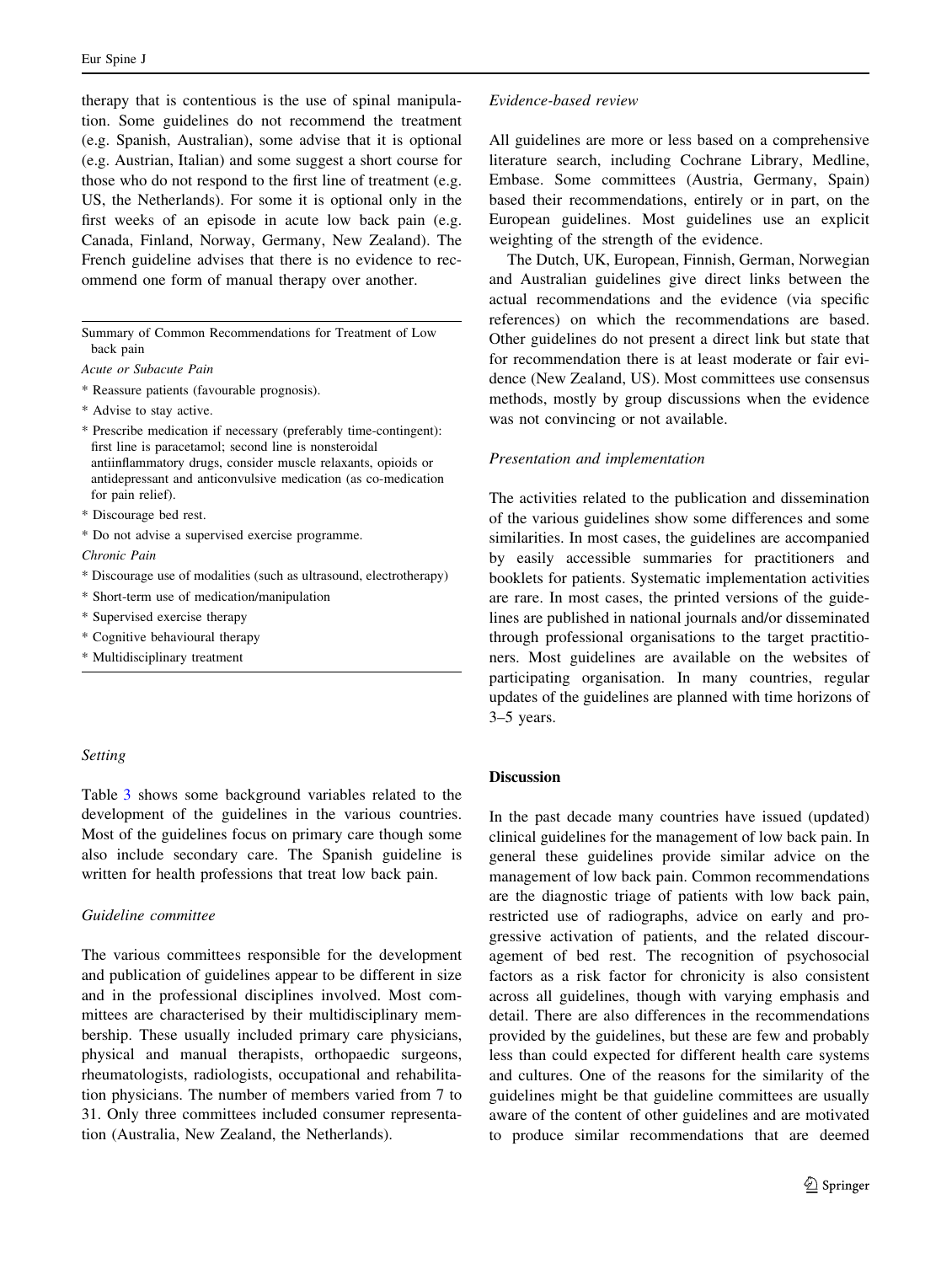<span id="page-13-0"></span>

|                                       |                                                                                                   | Table 3 Target group, authors, evidence base, consensus, and implementation of clinical guidelines in low back pain                                                                                                          |                                                                                                                                                                                                                                                                                                                                                                                                                                                                                                                       |                                                                                                  |                                                                                                                                     |
|---------------------------------------|---------------------------------------------------------------------------------------------------|------------------------------------------------------------------------------------------------------------------------------------------------------------------------------------------------------------------------------|-----------------------------------------------------------------------------------------------------------------------------------------------------------------------------------------------------------------------------------------------------------------------------------------------------------------------------------------------------------------------------------------------------------------------------------------------------------------------------------------------------------------------|--------------------------------------------------------------------------------------------------|-------------------------------------------------------------------------------------------------------------------------------------|
| Country                               | Target group                                                                                      | Guideline committee                                                                                                                                                                                                          | Evidence base                                                                                                                                                                                                                                                                                                                                                                                                                                                                                                         | Consensus                                                                                        | Presentation/Implementation                                                                                                         |
| Australia<br>(2003)                   | Primary and secondary<br>care                                                                     | Epidemiology,<br>consumer representative $(n = 9)$<br>Rheumatology, Physiotherapy,<br>Multidisciplinary: Osteopathic,<br>Chiropractic, GP,                                                                                   | Comprehensive literature search (up to<br>Cochrane for clinical evidence. All<br>2002) pubmed, cinhal embase and<br>Update of the previous Australian<br>recommendations are linked to<br>guideline using the AGREE<br>evidence level                                                                                                                                                                                                                                                                                 | method not clear<br>Use of consensus                                                             | Free online version, Included in<br>musculoskeletal pain: a guide<br>book 'evidence-based<br>management of acute<br>for clinicians' |
| Austria (2007)                        | Primary and secondary<br>treatment of LBP)<br>care (all who are<br>involved with<br>diagnosis and | physiotherapy, radiology, psychology,<br>rheumatology, neurosurgery $(n = 17)$<br>neurology, rehabilitation, osteology?,<br>orthopaedics, general practice,<br>Multidisciplinary (psychiatry,<br>pain medicine, ergotherapy, | massage and acupuncture. Grading of<br>$(2004)$ + updated evidence regarding<br>evidence was used using an explicit<br>recommendations and underlying<br>Based on European guidelines<br>No direct linking between<br>weighting system<br>evidence                                                                                                                                                                                                                                                                    | Draft guideline presented and<br>approved at two consensus<br>meetings                           | Published in national journal in<br>Austria                                                                                         |
| (2007)<br>Canada                      | Primary care                                                                                      | Multidisciplinary with primary health<br>care professionals                                                                                                                                                                  | Based on an extensive literature review<br>assessment of knowledge in all areas<br>combines with participant's clinical<br>of the best available evidence and<br>of back pain management it also<br>experience                                                                                                                                                                                                                                                                                                        | method not clear<br>Use of consensus                                                             | Available on website                                                                                                                |
| Europe (2006) Primary care<br>(Acute) |                                                                                                   | Multidisciplinary: experts in the field of<br>low back pain research in primary care<br>$(n = 14)$                                                                                                                           | Literature search from 1966 to 2003 on<br>ratings of the AHCPR Guidelines (1994)<br>review was not available), additional<br>guidelines. Strength of evidence was<br>and levels of evidence recommended<br>trials published after the Cochrane<br>systematic reviews if a Cochrane<br>Cochrane reviews (and on other<br>Medline, Embase for searches of<br>assessed based on the original<br>reviews, and existing national<br>in the method guidelines of the<br>Cochrane Back Review group<br>the Cochrane Library, | Use of consensus method not clear; Publication in a journal with<br>"use of group discussions"   | planned update after 3 years                                                                                                        |
| (Chronic)                             | Europe (2006) Primary care and<br>secondary care                                                  | Multidisciplinary: experts in the field of Literature search up to 2002. Based on<br>low back pain research in primary care<br>$(n = 11)$                                                                                    | reviews and randomised clinical trials<br>rated using the Oxman & Guyatt index<br>and RCTs rated using the van Tulder<br>on CLBP. Systematic reviews were<br>systematic review of systematic<br>et al. 1997 criteria                                                                                                                                                                                                                                                                                                  | Use of consensus method not clear.<br>Use of group discussions, no<br>formal grading scheme used | Published on a website and in a<br>associations will disseminate<br>journal. Professional<br>and implement these<br>guidelines      |

 $\underline{\textcircled{\tiny 2}}$  Springer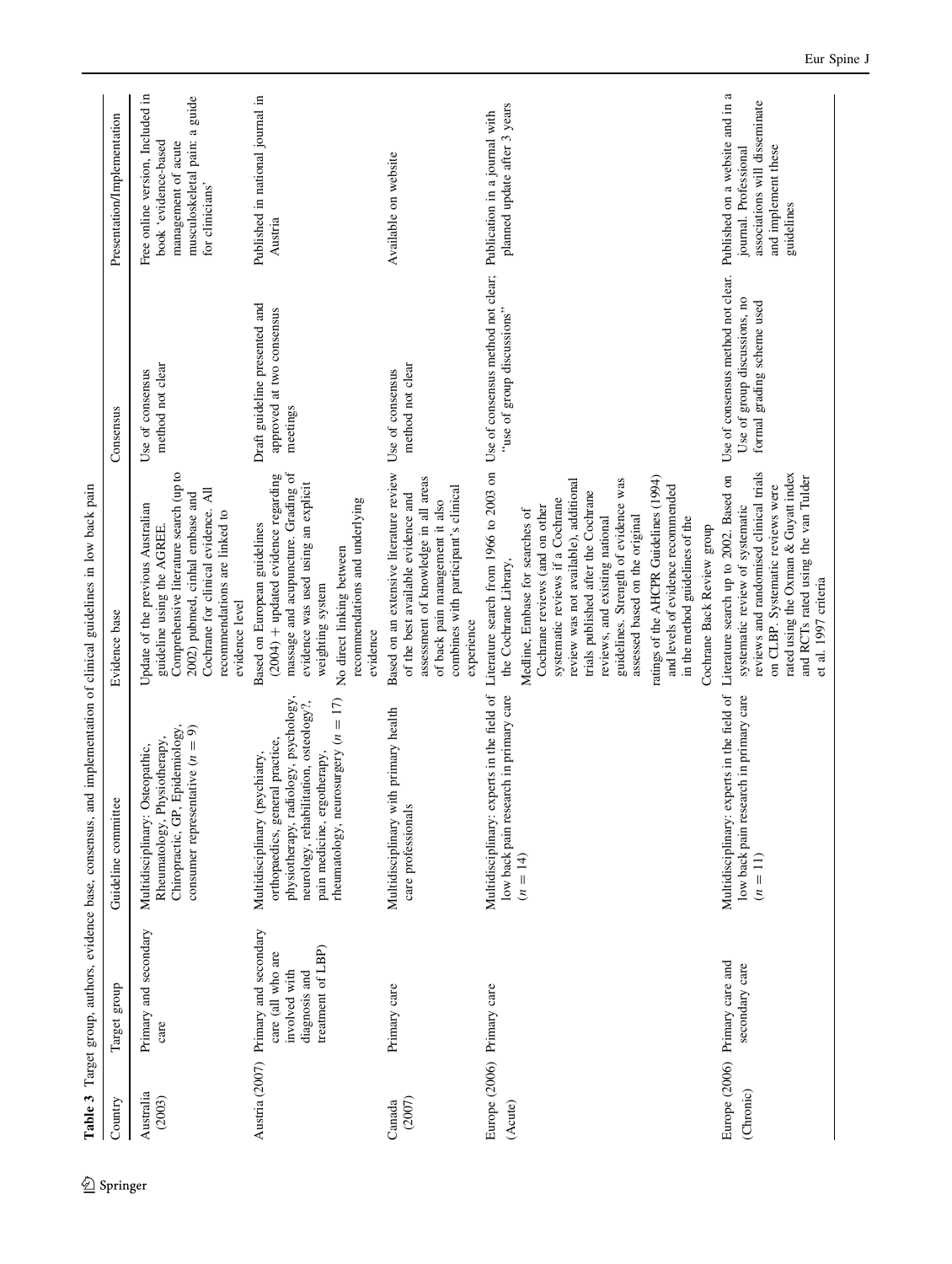| Country               | Target group                                | Guideline committee                                                                                                                                                                                                                                                                                                                                                                                                                                                                                                          | Evidence base                                                                                                                                                                                  | Consensus                                                                                | Presentation/Implementation                                                                                                                                                                                                                         |
|-----------------------|---------------------------------------------|------------------------------------------------------------------------------------------------------------------------------------------------------------------------------------------------------------------------------------------------------------------------------------------------------------------------------------------------------------------------------------------------------------------------------------------------------------------------------------------------------------------------------|------------------------------------------------------------------------------------------------------------------------------------------------------------------------------------------------|------------------------------------------------------------------------------------------|-----------------------------------------------------------------------------------------------------------------------------------------------------------------------------------------------------------------------------------------------------|
| (2008)<br>Finland     | Primary and secondary<br>care               | physiotherapist, orthopaedic surgeon<br>practitioner and occupational health<br>Physiatrist, radiologist, general<br>physician, neurosurgeon,<br>$(n=8)$                                                                                                                                                                                                                                                                                                                                                                     | Based on explicit weighing of evidence.<br>Important decision points are backed<br>up by level of evidence statements                                                                          | Consensus on evidence synthesis<br>and text during Committee<br>meetings                 | published on the website of<br>A summary of the guidelines<br>Finnish journal (Duodecim<br>has been published in the<br>2008). The whole text is<br>the Finnish Current Care<br>Guidelines                                                          |
| France (2000)         | Acute and Chronic:<br>Non stated            | Multidisciplinary;Rheumatologist (2),<br>Physical Medicine and Rehabilitation<br>Physiotherapist, Psychiatrist, Neuro-<br>Rheumatologist (2), Physiotherapist,<br>Psychiatrist, Neuro radiologist, GP<br>Orthopaedic surgeon, Specialist in<br>Occupational Medicine Specialist,<br>Medicine and Rehabilitation (11).<br>Medicine Specialist, Orthopaedic<br>radiologist, GP (4), Radiologist,<br>surgeon, Specialist in Physical<br>(2), Radiologist, Occupational<br>Acute LBP: Multidisciplinary;<br>Chronic LBP:<br>(13) | Review of the literature-no further<br>Acute & Chronic:<br>detail provided                                                                                                                     | in the absence of evidence<br>Acute & Chronic:<br>Use of consensus                       | Guidelines commissioned from<br>d'Accreditation d'Evaluation<br>French and available online<br>en Sante by CNAMTS, the<br>published in English and<br>insurance fund. Reports<br>French national health<br>the Agence Nationale<br>Acute & Chronic: |
| Germany<br>(2007)     | Primary and secondary<br>care               | Multidisciplinary: Drug committee of<br>the German medical association,<br>practice,<br>$\widehat{\gamma}$<br>including general<br>pharmacology (n                                                                                                                                                                                                                                                                                                                                                                           | Based on European guidelines (2006).<br>Recommendations are all supported<br>with references                                                                                                   | Draft guidelines are presented and<br>discussed with various medical<br>disciplines      | summaries for practitioners<br>are available on a website<br>Complete guidelines and                                                                                                                                                                |
| Italy $(2006)$        | Primary and secondary<br>care, particularly | occupational medicine, physiotherapy,<br>orthopaedics, rheumatology, physical<br>Multidisciplinary: general medicine,<br>medicine and rehabilitation<br>neurology, neurosurgery,<br>epidemiology $(n = 14)$                                                                                                                                                                                                                                                                                                                  | system based on strength of the studies<br>weighing of evidence using a rating<br>Medline and the Cochrane Library,<br>guidelines, systematic reviews in<br>Literature search of international | Recommendations based on level<br>of evidence, practicality issues<br>and own experience | version available on website,<br>workshop and training days,<br>Journal publication, complete<br>professional groups, local<br>conferences of relevant<br>presentation at national<br>outreach visits                                               |
| New Zealand<br>(2004) | Primary care                                | psychologist, osteopath, occupational<br>rheumatology, GP, musculoskeletal<br>medicine $(n = 16)$<br>occupation medicine, chiropractor,<br>representative, pain medicine,<br>Multidisciplinary: consumer<br>medicine, physiotherapy,                                                                                                                                                                                                                                                                                         | weighing of evidence using a rating<br>studies; for all recommendations, at<br>least moderate evidence available<br>system based on strength of the<br>Comprehensive literature search;        | Contributed by relevant<br>professional groups                                           | endorsed by NZ Guidelines<br>incorporating the guide to<br>assessing yellow flags.<br>Publication of report,<br>professional groups<br>Group and relevant                                                                                           |
| (2007)<br>Norway      | Primary and secondary<br>care               | neurology, orthopaedics, radiology,<br>Multidisciplinary: occupational,<br>rehabilitation, physiotherapy,<br>chiropractic, manual therapy<br>general practice $(n = 11)$                                                                                                                                                                                                                                                                                                                                                     | (Cochrane, Medline, Embase), quality<br>Comprehensive search of the literature<br>assessment, weighing of evidence<br>attached to the recommendations                                          | evidence and discussion in the<br>Recommendations based on<br>group                      | report, including a summary<br>Publication in Norwegian<br>and a patient brochure                                                                                                                                                                   |

Table 3 continued

Table 3 continued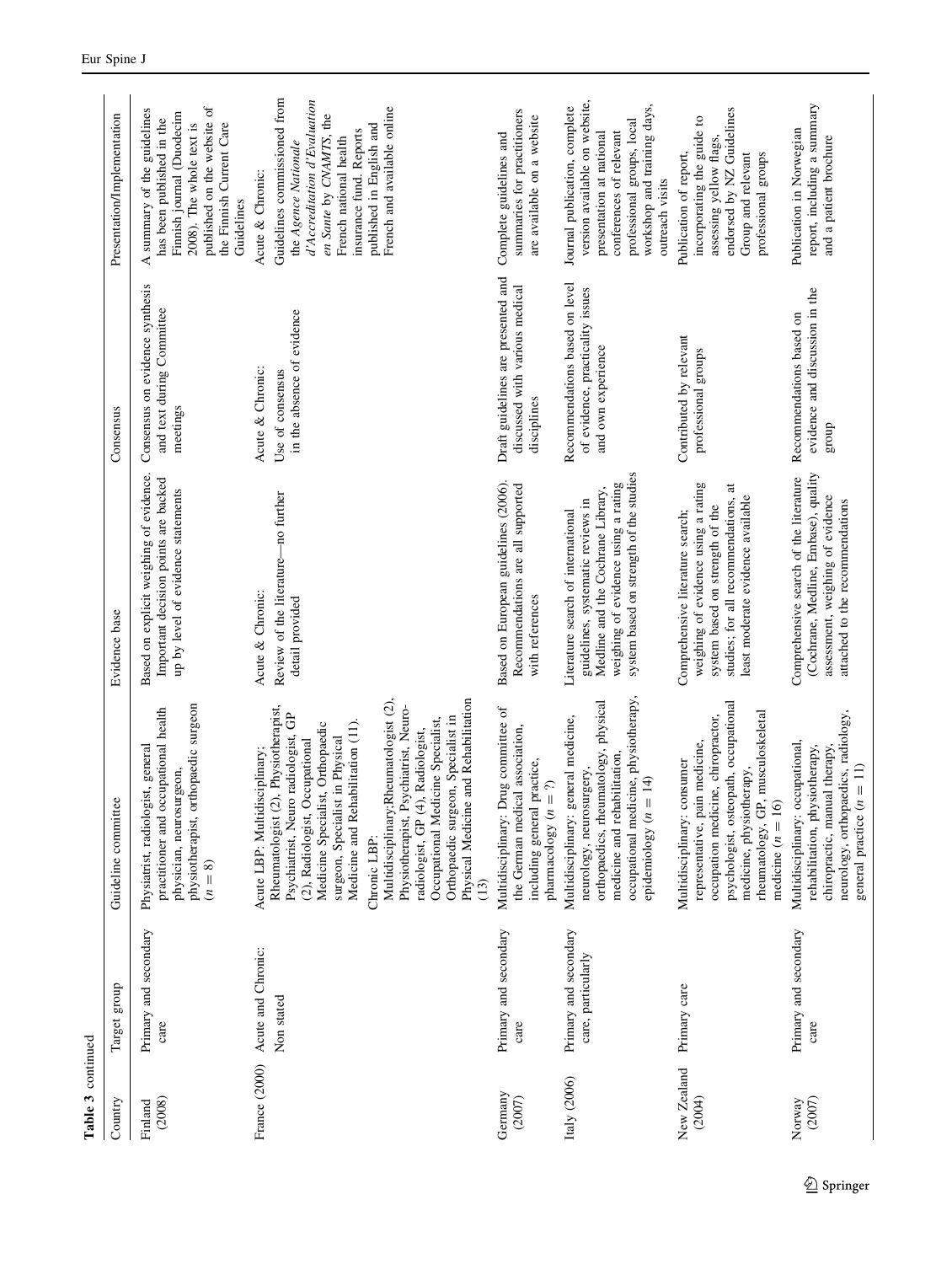| Table 3 continued            |                                                                                                      |                                                                                                                                                                                                                                                                                                                |                                                                                                                                                                                                                                                                                                                                                                   |                                                                                                                                                                                          |                                                                                                                                                                                                                                              |
|------------------------------|------------------------------------------------------------------------------------------------------|----------------------------------------------------------------------------------------------------------------------------------------------------------------------------------------------------------------------------------------------------------------------------------------------------------------|-------------------------------------------------------------------------------------------------------------------------------------------------------------------------------------------------------------------------------------------------------------------------------------------------------------------------------------------------------------------|------------------------------------------------------------------------------------------------------------------------------------------------------------------------------------------|----------------------------------------------------------------------------------------------------------------------------------------------------------------------------------------------------------------------------------------------|
| Country                      | Target group                                                                                         | Guideline committee                                                                                                                                                                                                                                                                                            | Evidence base                                                                                                                                                                                                                                                                                                                                                     | Consensus                                                                                                                                                                                | Presentation/Implementation                                                                                                                                                                                                                  |
| Spain (2005)                 | Health care professionals<br>that treat low back pain                                                | Spanish members of the COST B13 and<br>a multidisciplinary team composed of<br>medicine, public health, anxiety and<br>anaesthesiologists<br>stress, physical therapist, Evidence-<br>GP, rural medicine, rheumatology,<br>orthopaedics, radiology, work<br>rehabilitation, neurosurgery,<br>based experts and | methodology. Studies were sent to the<br>recommendation using a standardised<br>Adapted from the European guidelines<br>evidence in Spanish (systematically<br>with addition of new evidence and<br>were performed using the AGREE<br>Web de la Espalda for analysis of<br>reviewed). Also recommendations<br>tool to better define the<br>methodological quality | consensus method is not clearly<br>approved the final version but<br>All members of the group<br>described                                                                               | Frequent updates are predicted<br>algorithm for diagnosis and<br>treatment and an extensive<br>Summary spreadsheet with<br>report published online.<br>recommendations, an                                                                   |
| Netherlands<br>(2003)<br>The | Primary and secondary<br>care                                                                        | orthopaedics, radiology, neurosurgery,<br>psychology, patient representation,<br>neurology, rheumatology, exercise<br>Multidisciplinary; general practice,<br>therapy (Cesar, Mensendieck)<br>anaesthesiology, occupational<br>chiropractic, manual therapy,<br>rehabilitation, physiotherapy,<br>$(n = 31)$   | Jan 2001. All evidence was weighted<br>All recommendations are supported as<br>possible by scientific evidence up to<br>using an explicit weighting system.<br>All recommendations are presented<br>with their level of evidence                                                                                                                                  | Recommendations were based on<br>evidence + considerations such<br>availability of health services,<br>and/or organisational aspects<br>as patient preferences, costs,<br>the scientific | presented in Finnish journal<br>distributed among hospitals<br>summary published in the<br>Dutch Medical Journal,<br>and medical societies,<br>Published on website,<br>(Duodecim 1999)                                                      |
| Kingdom<br>(2008)<br>United  | Healthcare professionals<br>working within the<br>providing primary<br>NHS in England<br>health care | sciplinary team<br>Unspecified multidis                                                                                                                                                                                                                                                                        | trials on primary care management of<br>new evidence from electronic database<br>reviews and randomised controlled<br>(PRODIGY, RCGP): incorporates<br>search of guidelines, systematic<br>Update of previous guidelines<br>low back pain                                                                                                                         | Not reported                                                                                                                                                                             | managed in primary and first-<br>practical 'know how' about<br>online source of evidence-<br>(CKS), a freely available,<br>the common conditions<br>Knowledge Summaries<br>Part of the NHS Clinical<br>based information and<br>contact care |
|                              |                                                                                                      |                                                                                                                                                                                                                                                                                                                |                                                                                                                                                                                                                                                                                                                                                                   |                                                                                                                                                                                          | real-life clinical questions that<br>CKS provides quick answers to<br>evidence on which they are<br>linking to detailed answers<br>arise in the consultation,<br>that clearly outline the<br>based                                           |
| United States<br>(2007)      | Primary care                                                                                         | Assessment Subcommittee of the ACP<br>7 authors for a large multidisciplinary<br>committee Clinical Efficacy<br>Multidisciplinary                                                                                                                                                                              | English-language articles weighing of<br>evidence using a rating system; for all<br>Comprehensive literature search of<br>recommendations, at least fair<br>evidence available                                                                                                                                                                                    | and consensus-based<br>Evidence-based                                                                                                                                                    | publication or until next<br>Journal publication, audio<br>summary and patient<br>Valid for 5 years after<br>summary<br>update                                                                                                               |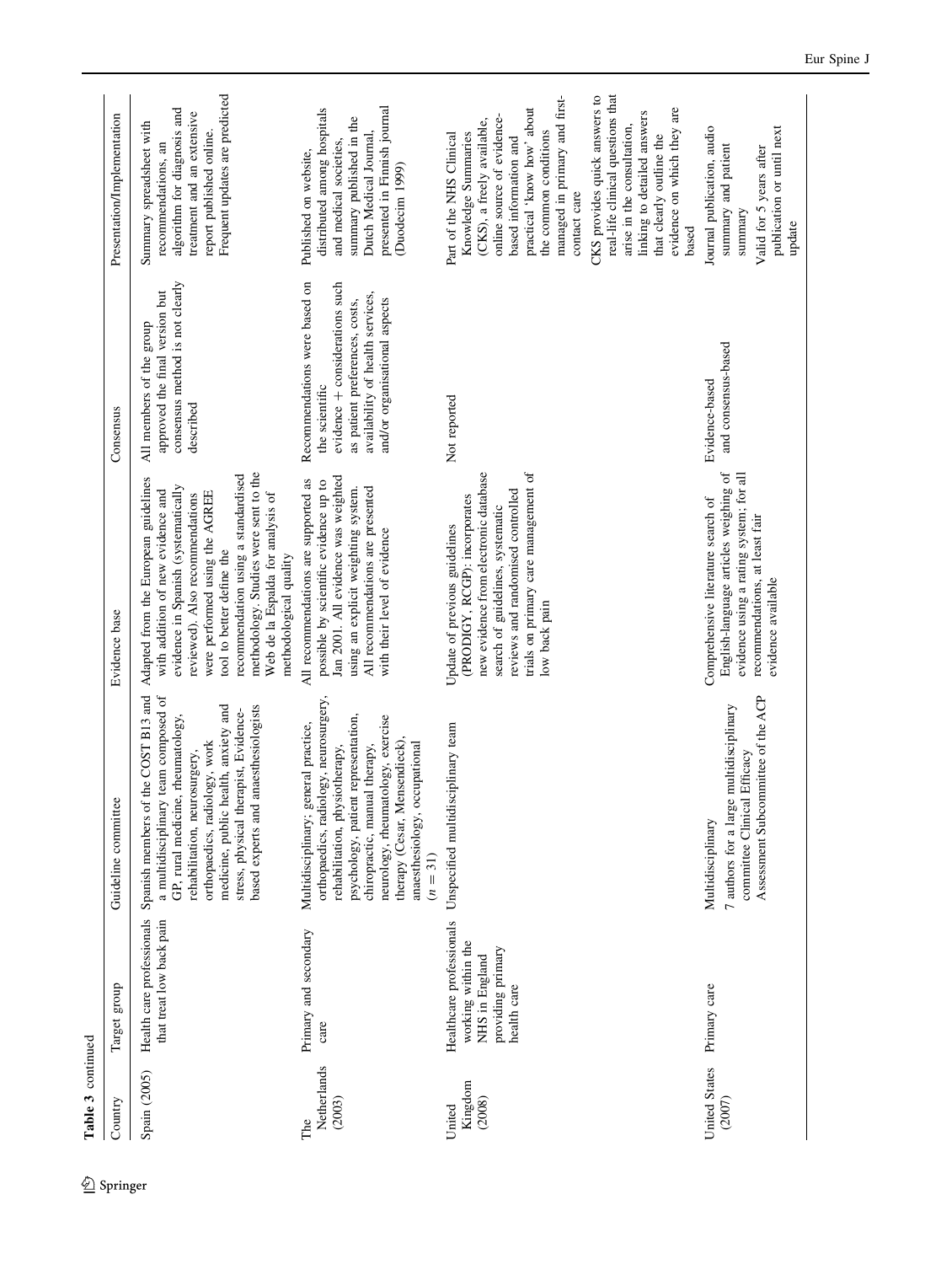| Table 3 continued |                                                                                                                                                                                                                                     |                                                                                                                                                                                                                                        |                                                                                                                                                                                                                                                                                                   |                                                                                                                                                                                  |                                                                                                                                                                                                                                                                                                                      |
|-------------------|-------------------------------------------------------------------------------------------------------------------------------------------------------------------------------------------------------------------------------------|----------------------------------------------------------------------------------------------------------------------------------------------------------------------------------------------------------------------------------------|---------------------------------------------------------------------------------------------------------------------------------------------------------------------------------------------------------------------------------------------------------------------------------------------------|----------------------------------------------------------------------------------------------------------------------------------------------------------------------------------|----------------------------------------------------------------------------------------------------------------------------------------------------------------------------------------------------------------------------------------------------------------------------------------------------------------------|
| Sountry           | Target group                                                                                                                                                                                                                        | Guideline committee                                                                                                                                                                                                                    | Evidence base                                                                                                                                                                                                                                                                                     | Consensus                                                                                                                                                                        | Presentation/Implementation                                                                                                                                                                                                                                                                                          |
|                   | Most apparent change, if any, since 2001<br>The current guidelines<br>more exclusively on<br>when the focus was<br>focused on primary<br>appear more often<br>compared to 2001<br>care as well as<br>secondary care<br>primary care | included in the current and the 2001<br>The guideline committees in 2001 as<br>multidisciplinary panel (which of<br>multidisciplinary guidelines were<br>course is not surprisingly since<br>well as currently consist of a<br>review) | they applied a weighting system to the<br>evidence. In 2001 a weighting system<br>guidelines now explicitly state that<br>More guidelines now explicitly state<br>guidelines), furthermore almost all<br>that they are based on a previous<br>guideline (i.e. the European<br>was less often used | In 2001 and at present consensus<br>clear. This has not changed since<br>group discussion take place, but<br>the exact method is often not<br>methods were used, Usually<br>2001 | currently almost all guidelines<br>In most cases the guideline is<br>whereas in 2001 more often<br>implementation programme.<br>published and disseminated<br>This has not changed since<br>are available on a website<br>The main change is that<br>paper versions were<br>without an active<br>distributed<br>2001 |

sensible and relevant. In some instances the guidelines are a national adaptation (e.g. in Spain) of the European guidelines.

We do not present an exhaustive overview of all clinical guidelines available, but focused on national multidisciplinary guidelines. This enables a reasonable comparison of recommended approaches across countries. A limitation is thus that not all available guidelines, including monodisciplinary guidelines, are included.

# Use of available evidence

Most reviews are based on extensive literature reviews. Cochrane reviews are frequently used, comprehensive searches in databases such as Medline, Embase and PEDro. Increasingly the literature reviews of other and previous guidelines are used as starting point for the (additional) searches. Most committees also use some kind of weighting system and rating of the evidence. There is some variation in the way the recommendations are presented. In some guidelines all the recommendations are directly linked with references to the supporting evidence, and in others a general remark is made that for all recommendations that there is at least moderate evidence available.

# Differences in recommendations

Recommendations about the prescription of analgesic medication remain fairly consistent. Most guidelines recommend paracetamol as the first option and nonsteroidal anti-inflammatory preparations as the second option. Further recommendations about other drugs like opioids, muscle relaxants and benzodiazepines and antidepressants vary quite considerably. Part of these variations might reflect the setting and custom in different countries. Since all the guidelines were issued within a relative short time frame, the availability of underlying evidence did not vary much.

The recommendations regarding spinal manipulation continue to show some variation. In some guidelines manipulation is recommended, or presented as a therapeutic option, usually for short-term benefit, but others do not recommend it. This holds true for acute as well as chronic low back pain. The reasons for these differences remain speculative. Probably the underlying evidence is not strong enough to result in similar recommendations regarding manipulation across all guidelines, leaving the committees some more room for interpretation, but also local or political reasons may be involved.

There is now relatively large consensus across the various guidelines that specific back exercises (as opposed to the advice to stay active, including for example walking, cycling) are not recommended for patients with acute low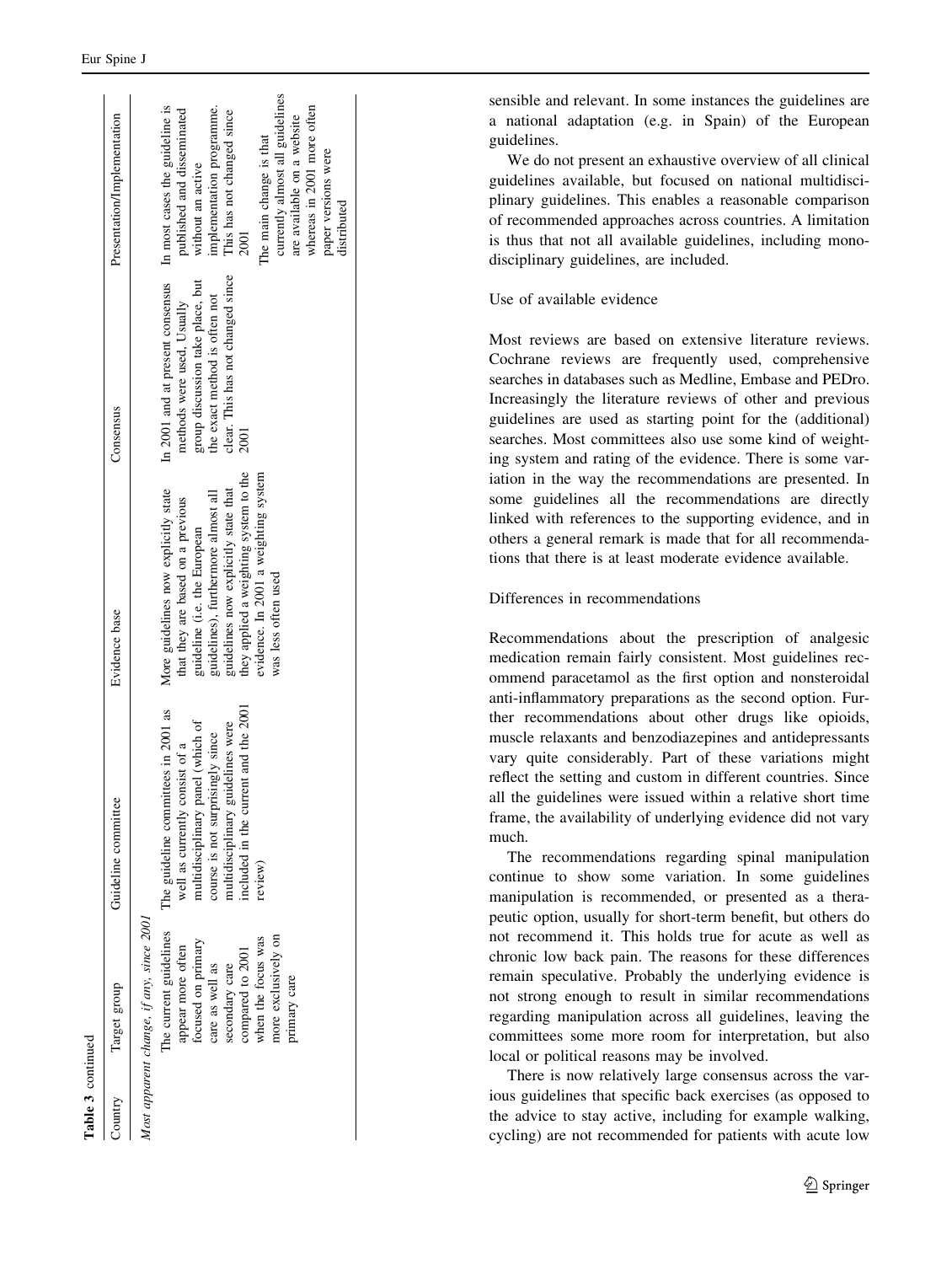back pain. At the same time back exercises are recommended in chronic low back pain. Most guidelines do not recommend a particular type of exercises for chronic low back pain, but some state that they should be intense.

Recommendations in guidelines are based not only on scientific evidence but also on consensus and discussion in the guideline committees. Usually it is stated that consensus was based on group discussion, but the details of these discussions are seldom reported. It is also generally unclear which recommendations are based mainly on scientific evidence and which are based on (mainly) consensus.

There is little information on whether cost-effectiveness played an important role as a basis for the recommendation in a guideline. Of course, there are not yet many costeffectiveness studies available [\[23](#page-18-0)], but it is not fully clear to what extent the published studies were used.

Most guidelines state that the prognosis of an episode of low back pain is good. This holds especially true for patients with acute episodes of low back pain. For patients presenting with a longer duration with low back pain or with recurrent low back pain the prognosis may be less favourable. More individualised and precise estimates of the prognosis of an episode of low back pain may be desirable in the future.

Few changes in management recommendations over time

This update showed that overall the recommendations in the current guidelines regarding diagnosis and treatment of low back pain did not change substantially compared to the guidelines issued about a decade ago. This may well illustrate the lack of new evidence showing better results with new diagnostic and therapeutic approaches and/or new evidence showing the inefficacy of existing interventions. A less nihilistic view could be that already a decade ago the most valid recommendations for the management of low back pain were identified. Some may argue that this is indeed the case, and that much more effort should now be given to implementation of guidelines (see below).

Some recommendations did change over time. We now see diagnostic recommendations appearing concerning the value of MRI and CT scans (i.e. in relation to exclusion and further diagnosis of red flags and serious spinal disorders). However, these recommendations are not yet strong, possibly because there are not many diagnostic studies available evaluating the value of MRI in patients with low back pain. Also, the recommendations regarding the assessment of psychosocial risk factors for chronicity are more firm in the current guidelines than that a decade ago. This reflects the insight of the importance of these risk factors for the development of chronicity and future disability. At the same time we must conclude that we are not yet very

successful in effective screening of the patients at risk and subsequent therapeutic management of them [[24\]](#page-18-0).

Most apparent changes regarding therapeutic interventions include the advice to continue work (despite having low back pain) and or return to work as soon as possible. There are now more recommendations of second line medications such as antidepressants, opioids, benzodiazepines and compound medications. But these recommendations are not consistent across countries, potentially because of weak underlying evidence. There are now also more firm recommendations in favour of exercise therapy in patients with subacute and chronic low back pain. The latter is partly due to the fact that currently more guidelines include recommendation for the management of chronic low back pain as compared to a decade ago. Finally, the reasons and options for referral within primary care and secondary care are now more explicitly presented. It appears that the global approach regarding the management of low back pain remained largely unchanged in the past decade, although some refinements have been suggested.

#### Implementation

The extent to which currently available guidelines are used and followed in the various countries remains largely unknown. A few studies evaluating various implementation strategies for low back pain guidelines show that changing clinical practice is not an easy task [\[25](#page-18-0), [26](#page-19-0)]. The publication and dissemination of guidelines alone is usually not enough to change the behaviour of health care providers [\[27](#page-19-0)]. The development of effective implementation strategies in this area remains a challenge.

Future developments in research and guideline development

The present study was primary aimed at presenting an update of the current clinical guidelines for the management of low back pain in primary care. Clinical guidelines focused at secondary care settings, occupational care settings, or specific subgroups of patients with lumbosacral radicular syndrome were not considered. Separate studies need to be undertaken to present an overview for these settings.

We assessed various aspects of the guideline development in Table [3](#page-13-0). A formal assessment of the quality, e.g. with the AGREE instrument was not included. This was the topic of a separate paper which concluded that the quality of the guidelines indeed has improved over time [[7\]](#page-18-0).

The development of future guidelines in this field may benefit from previous experiences, evidence-based reviews, and various (inter) national guidelines as presented in this overview. The previous review of clinical guidelines listed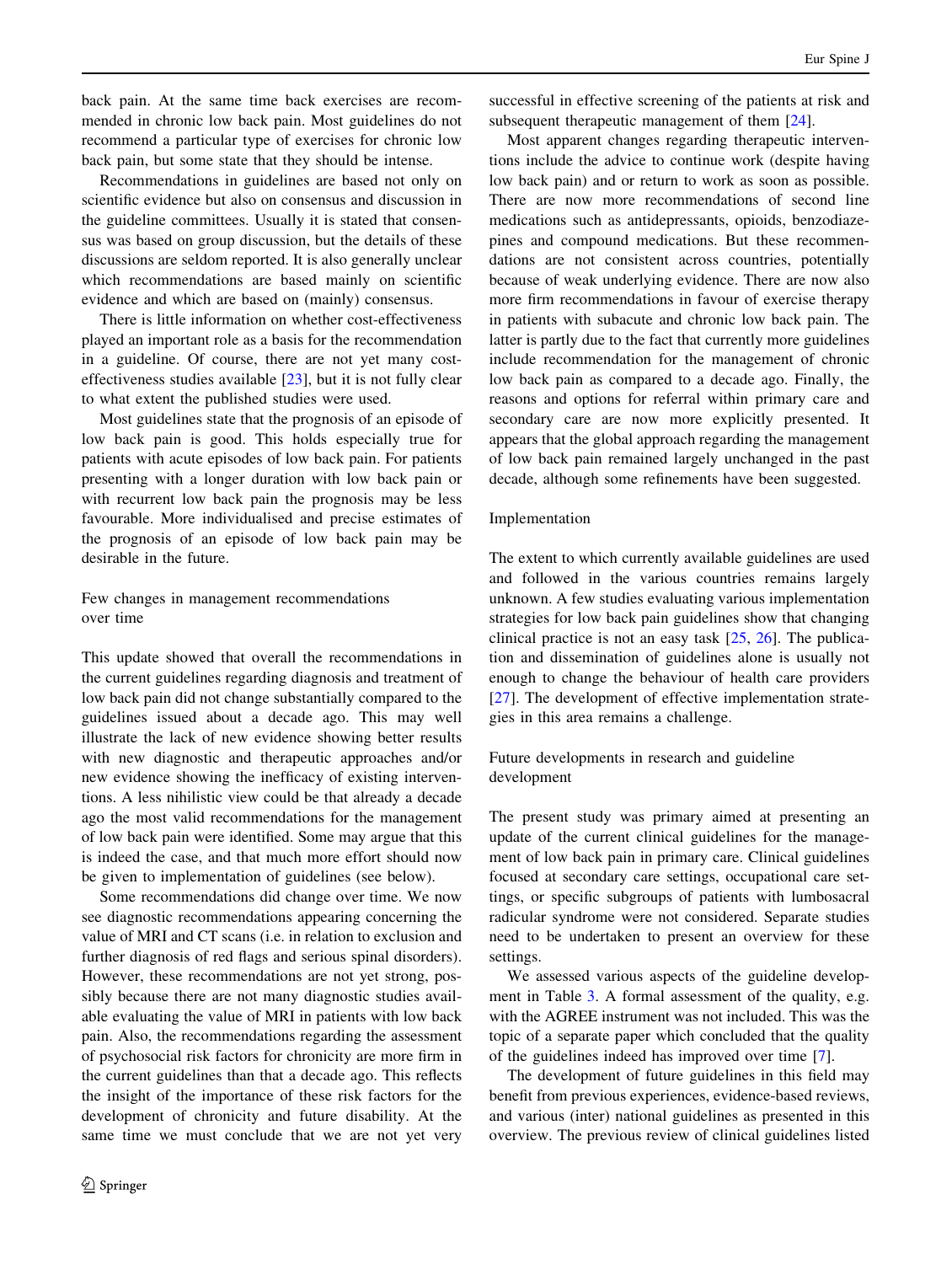<span id="page-18-0"></span>the following recommendations (slightly modified) for the development of future guidelines in this field. Similar to a recent review on the quality of guidelines [7], this review shows that the quality of guidelines has improved over time and some of the recommendations have been followed. This includes recommendations 1, 3, and 4 (see below). For others, there still is room for improvement Recommendation 2 is not consistently applied. Recommendations 5 and 6 have improved over time, but not all recommendations in the guidelines are directly linked to the underlying evidence, and the process of the consensus methods used is not well described. Finally, the implementation strategies and the time frame of future updates are not well presented.

Recommendations for the development of future guidelines in the field of low back pain

- 1. Make use of available evidence-based reviews and previous clinical guidelines.
- 2. Include relevant non-English publications (if available).
- 3. Determine in advance the intended target groups (health care professions, patient population, and policy makers).
- 4. Be aware that the makeup of the guideline committee may have a direct impact on the content of the recommendations.
- 5. Specify exactly which recommendations are evidence-based and supply the correct references to each of these recommendations.
- 6. Specify exactly which recommendations are consensus-based and explain the process.
- 7. Determine in advance the implementation strategy, and set a time frame for future updates of the guideline.

Open Access This article is distributed under the terms of the Creative Commons Attribution Noncommercial License which permits any noncommercial use, distribution, and reproduction in any medium, provided the original author(s) and source are credited.

## References

- 1. Koes BW, van Tulder MW, Thomas S (2006) Diagnosis and treatment of low back pain. BMJ 332(7555):1430–1434
- 2. Pengel L, Herbert R, Maher CG, Refshauge K (2003) Acute low back pain: systematic review of its prognosis. BMJ 327:323–327
- 3. Henschke N, Maher CG, Refshauge KM, Herbert RD, Cumming RG, Bleasel J, York J, Das A, McAuley JH (2008) Prognosis in patients with recent onset low back pain in Australian primary care: inception cohort study. BMJ 337:171. doi:[10.1136/bmj.](http://dx.doi.org/10.1136/bmj.a171) [a171](http://dx.doi.org/10.1136/bmj.a171)
- 4. Australian Institute of Health and Welfare (2004) Australia's Health 2004. AIHW, Canberra
- 5. Spitzer W (1987) Scientific approach to the assessment and management of activity-related spinal disorders. Spine 12:1–58
- 6. Koes BW, Van Tulder MW, Ostelo R et al (2001) Clinical guidelines for the management of low back pain in primary care: an international comparison. Spine 26:2504–2513
- 7. Bouwmeester W, van Enst A, van Tulder MW (2009) Quality of low back pain guidelines improved. Spine 34:2562–2567
- 8. Australian Acute Musculoskeletal Pain Guidelines Group (2003) Evidence-based management of acute musculoskeletal pain. Australian Academic Press, Bowen Hills
- 9. Friedrich M, Likar R (2007) Evidenz- und konsensusbasierte österreichische Leitlinien für das Management akuter und chronischer unspezifischer Kreuzschmerzen. Wien Klin Wochenschr 119(5–6):189–197
- 10. Rossignol M, Arsenault B, Dionne C et al (2007) Clinic on lowback pain in interdisciplinary practice (clip) guidelines. <http://www.santpub-mtl.qc.ca/clip>
- 11. Van Tulder MW, Becker A, Bekkering T et al (2006) European guidelines for the management of acute low back pain in primary care. Eur Spine J 15(Suppl 2):S169–S191
- 12. Airaksinen O, Brox JI, Cedraschi C et al (2006) European guidelines for the management of chronic non-specific low back pain. Eur Spine J 15(2):S192–S300
- 13. Malmivaara A, Erkintalo M, Jousimaa J, Kumpulainen T, Kuukkanen T, Pohjolainen T, Seitsalo S, Österman H (2008) Aikuisten alaselkäsairaudet. (Low back pain among adults. An update within the Finnish Current Care guidelines). Working group by the Finnish Medical Society Duodecim and the Societas Medicinae Physicalis et Rehabilitationis, Fenniae. Duodecim 124:2237–2239
- 14. Agence Nationale d'Accreditation et d'Evaluation en Sante (2000) Guidelines department, diagnosis and management of acute low back pain ( $\leq$ 3 months) with or without sciatica & diagnosis, management and follow-up of patients with chronic low back pain, Paris. [www.anaes.fr](http://www.anaes.fr) or [www.sante.fr](http://www.sante.fr)
- 15. Drug Committee of the German Medical Society (2007) Recommendations for treatment of low back pain [in German]. Köln, Germany
- 16. Negrini S, Giovannoni S, Minozzi S et al (2006) Diagnostic therapeutic flow-charts for low back pain patients: the Italian clinical guidelines. Euro Medicophys 42(2):151–170
- 17. National Health Committee (2004) National Advisory Committee on Health and Disability, Accident Rehabilitation and Compensation Insurance Corporation. New Zealand Acute Low back pain Guide. Wellington, New Zealand
- 18. Laerum E, Storheim K, Brox JI (2007) New clinical guidelines for low back pain. Tidsskr Nor Laegeforen 127(20):2706
- 19. Spain, the Spanish Back Pain Research Network (2005) Guia de practica clinica. Lumbalgia Inespecifica. Version espnola de la Guia de Practica Clinica del Programa Europeo COST B13
- 20. The Dutch Institute for Healthcare Improvement (CBO) (2003) Clinical guideline for non-specific low back pain [in Dutch]
- 21. Back pain (low) and sciatica. [www.cks.library.nhs.uk](http://www.cks.library.nhs.uk). Accessed Sept 2008
- 22. Chou R, Qaseem A, Snow V et al (2007) Clinical Efficacy Assessment Subcommittee of the American College of Physicians American College of Physicians American Pain Society Low back pain Guidelines Panel Diagnosis and treatment of low back pain: a joint clinical practice guideline from the American College of Physicians and the American Pain Society. Ann Intern Med 147(7):478–491
- 23. Van der Roer N, Goossens ME, Evers SM, van Tulder MW (2005) What is the most cost-effective treatment for patients with low back pain? A systematic review. Best Pract Res Clin Rheumatol 19(4):671–684
- 24. Jellema P, van der Windt DA, van der Horst HE, Blankenstein AH, Bouter LM, Stalman WA (2005) Why is a treatment aimed at psychosocial factors not effective in patients with (sub)acute low back pain? Pain 118(3):350–359
- 25. Bekkering GE, van Tulder MW, Hendriks EJM, Koopmanschap MA, Knol DL, Bouter LM, Oostendorp RAB (2005) Implementation of clinical guidelines on physical therapy for patients with low back pain: randomized trial comparing patient outcomes after